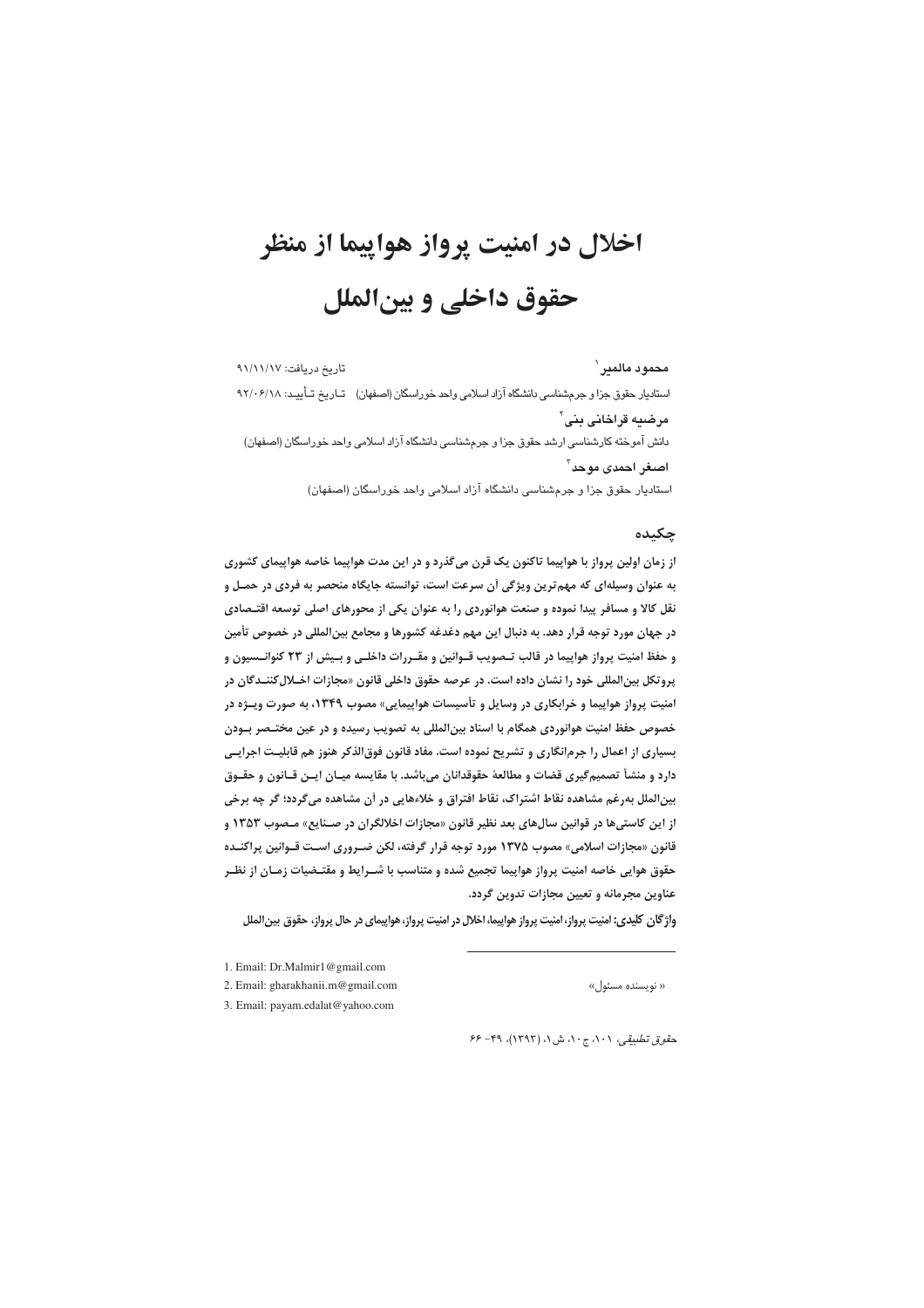#### مقدمه

از أنجا كه ايجاد هر پديدهاى، چه اجتماعى و چه صنعتى، تدوين مقرراتى را ايجاب مى كند، تا چگونگی استفادهٔ منطقی و حقوقی از آن مشخص گردد، هواپیما نیز از این قاعده کلی مستثنی نبوده است. به خصوص اینکه اختراع چنین صنعتی از ابتدای پیدایش اثراتی بس شگرف و بـاور نكردني بر روابط بين|لمللي گذاشته است. از ميان انواع هواپيما تأمين و حفظ امنيت هواپيمـاي كشورى، اين وسيلهٔ سريع حمل و نقل هوايي، براي كـشورها هـم از لحـاظ اقتـصادي و هـم از لحاظ حقوقی حائز اهمیت است؛ علاوه بر این به دلیل عمـومی و در دسـترس بـودن ایـن نـوع هواپیما برای آحاد مردم و به همان نسبت قرارگرفتن در آماج تهدیدات بی شمار مجرمانی که بـه دنبال رسیدن به منافع بسیار برای خود از طرق سریع میباشند، قانونگذاریهای بسیاری چـه در عرصه حقوق بین|لملل و چه در عرصه حقوق داخلی کشورها بـرای تحقـق ایـن هـدف صـورت گرفته است. در یک تقسیمبندی کلی مطابق ماده ۳ کنوانسیون شیکاگو هواپیماها تقسیم بـر دو گروه دولتی (اعم از گمرکی، نظامی و پلیسی) و هواپیمای کشوری می شوند؛ با توجه بـه مطالـب مذکور در پژوهش ارائه شده هواپیمای کشوری مدنظر قرار گرفته و مباحث پیرامـون آن مطـرح شده است. هواپیماهای دولتی اعـم از نظـامی، پلیـسی و گمرکـی نیـاز بـه پـژوهش و تحقیـق جداگانهای دارند که مطرح کردن آنها در این نوشتار نمی گنجد.

به طور كلي در خصوص جرائم مرتبط با امنيت هواييما دو دسته از جرائم مطرح مي شـوند: «نخست، جرائمی که در داخل هواپیما اتفاق میافتند و هواپیما و یا مـسافران هواپیمـا را تحـت تأثیر قرارمیدهند؛ مثلاً مجرمینی ممکن است در داخل هواپیمـا مـسافران را تهدیـد و در آنِهـا وحشت ایجاد کنند یا ممکن است هواپیما را به طور غیرقانونی به تصرف خود درآورند و از خلبان بخواهند در فرودگاه دیگری غیر از مقصد فـرود آیـد. دوم، جرائمـی کـه علیـه هواپیمـا ارتکـاب می یابند مانند بمب گذاری، هواپیماربایی، اخلال در تأسیسات فرودگاه، به کار بردن علائم تقلبی که در نهایت نیز این جرائم منتهی به تهدید امنیت جانی و مالی مسافران، خدمـه پـرواز و افـراد روی زمین می گردند» (جباری، ۱۳۸۹: ۹۴).

همزمان با رشـد سـریع هوانـوردی، مـشکلات جدیـدی فـرا روی، حقوقـدانان جهـان در خصوص مسائل مربوط به هوانوردی و خاصه امنیت هوانوردی ایجاد شد و دولـتهـا و مجـامع بینالمللی سعی در تدوین قوانین مناسب حاکم بر حقوق هوایی و یکسان سازی آن در مـواردی چون مباحث مربوط به امنیت فرودگاه، تأسیسات هوایی، هواپیما و سرنشینان آن نمودند. بیش از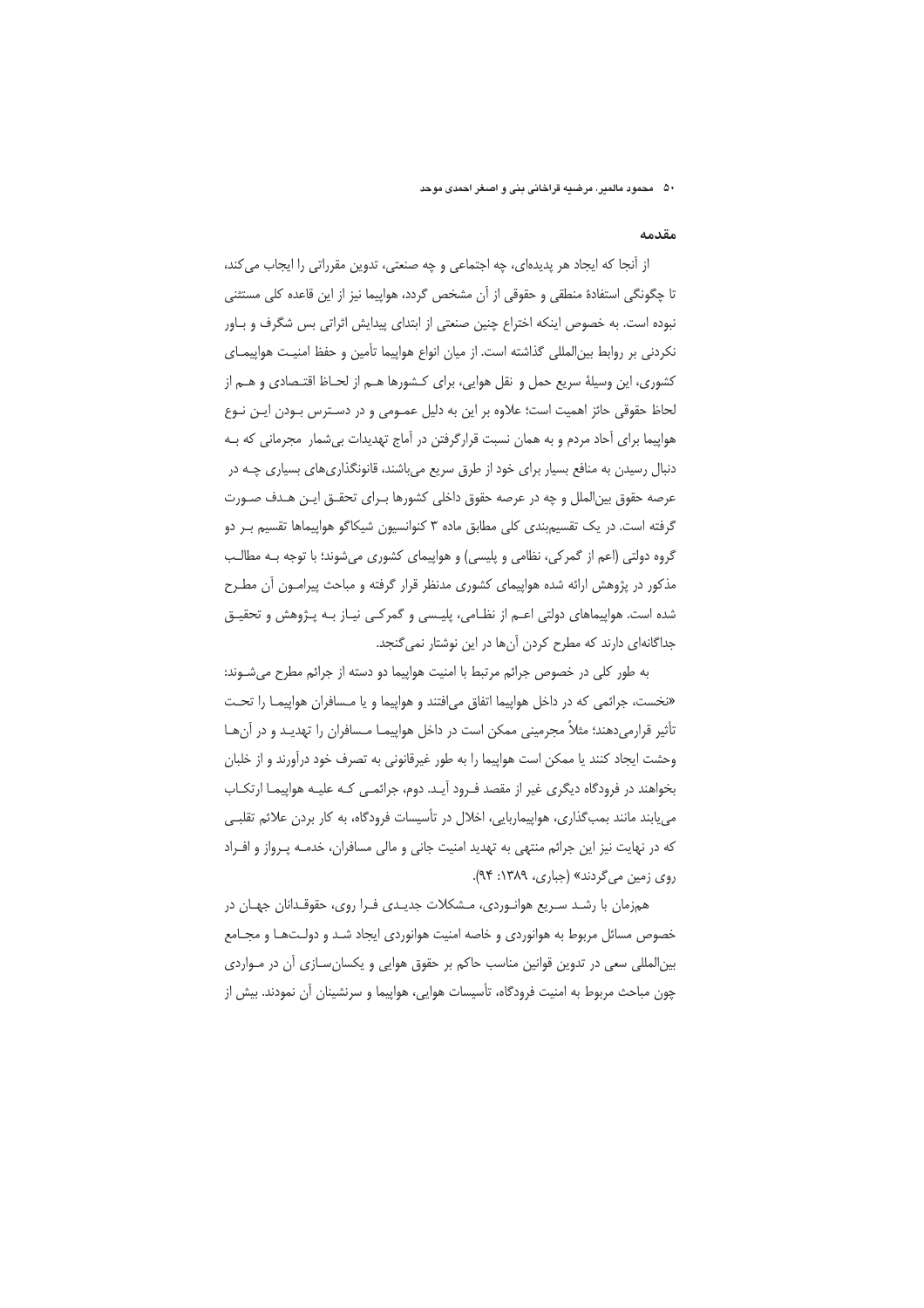۲۳ کنوانسیون بینالمللی در این زمینـه بـه تـصویب کـشورها رسـیده اسـت و همزمـان شـاهد تــلاش بــراى تــدوين قــوانين كــاربردى در حقــوق داخلــى كــشورها هــستيم و قــانون «مجازات اخلال کنندگان در امنیت پرواز هواپیما و خرابکاری در وسایل و تأسیسات هواپیمایی»`

۱. ماده واحده: «۱– کسانی که با اجبار یا ارعاب و تهدید یا اعمال خدعه و نیرنگ هواپیمایی آماده برای پرواز یـا در حال پرواز را در اختیار بگیرند یا به نحوی از اختیار مسئولین خارج ساخته و موجب تغییر مسیر یا مقـصد هواپیمـا شوند یا در نقطهای غیر از مقصد هواپیما را مجبور به فرود نمایند به حبس با اعمال شاقه از سه تا پانزده سال محکوم میشوند و در صورتی که ارعاب و تهدید با استفاده از سلاح یا مواد منفجره یا محترقه یا خطرناک دیگـر صورت گیرد چنانچه مرتکب یک نفر باشد به حداکثر مجازات مقرر بالا و اگر بیش از یک نفـر باشـند بـه حـبس دائم با اعمال شاقه محکوم می شوند.

هرگاه مرتکبین هنگام ارتکاب جرائم مندرج در این ماده نسبت به هر یک از افراد گروه پرواز یا مسافران مرتکب ضرب یا جرح یا قتل یا خرابی هواپیما یا هر گونه جرم دیگری شوند برای هر یک از جـرائم مـذکور بـه حـداکثر مجازات مقرر در قانون محکوم خواهند شد.

۲–کسانی که به منظور اخلال در پرواز یا خرابکاری در هواپیما عالماً عامداً اشیایی با خود در هواپیما حمل نمایند و یا بـه نحوی از انحاء در هواپیما قرار دهند و یا با هواپیما ارسال دارند یا مرتکب عمل دیگـری شـوند کـه موجـب شـود بـه هواپيما و يا مسافرين يا گروه پرواز و يا اموال موجود در آن آسيب برسد به حبس بـا اعمـال شـاقه از ٣ تـا ١٥ سـال محکوم خواهند شد و در صورتی که اقدامات مذکور منجر به قتل نفس شود مجازات مرتکب اعدام خواهد بود.

۳– کسانی که با اجبار یا ارعاب و تهدید یا خدعه و نیرنگ در فرودگاهها یا تأسیـسات آن یـا ایـستگاههـای نــاوبری هوایی اخلال کنند یا با سوءنیت در کار تأسیسات ناوبری مانعی ایجاد نمایند یا با توسل به زور و تهدید یا خدعـه و نیرنگ انجام وظیفه مأموران مسئول حفظ ایمنی پرواز و هدایت هواپیما را دشوار یا غیرممکــن ســازند یــا کــار دستگاههای ناوبری را از مجرای صحیح خود خارج نمایند به حبس تأدیبی از یک تا سـه سـال محکـوم خواهنـد شد. مگر اینکه عمل مرتکب منجر به وقوع جرم دیگری گردد که در آن صورت مرتکب به مجـازات هـر یـک از جرائم كه مجازات آن شديدتر باشد محكوم مي گردد.

۴– هر یک از کارکنان فرودگاهها یا شرکتها یـا مؤسـسات هواپیمـایی یـا سـازمان،هـای انتظـامی فرودگـاههـا یـا سازمانهایی که به نحوی در امر پرواز یا در فرودگاهها وظیفهای بر عهده دارند در ارتکاب جرائم مـذکور در ایـن قانون معاونت یا شرکت داشته باشند به حداکثر مجازاتی که برای فاعل آن جرم مقرر است محکوم خواهند شد.

۵– هر یک از مرتکبین جرائم مذکور در این قانون قبل از اتمام عمل خود نادم گردد و از ادامه آن خـودداری کنـد از تعقيب و مجازات معاف خواهد بود مگر آنكه ضمن اقدامات خلاف قانون خود مرتكب جرائم ديگرى شـده باشـد كه در اين صورت فقط به مجازات همان جرائم محكوم مي شود.

۶– کسانی که از تهیه و تدارک آلات و اسباب جرم یا مقدمات ارتکاب جرائم منـدرج در ایـن قـانون مطلـع شـده و جریان را به مقامات ذی صلاح اعلام ننمایند به مجازات معاون جرم محکوم خواهند شد.

٧– مرجع اظهار نظر در امور فنی مربوط به این قانون هواپیمایی کل کشوری است.

٨– رسيدگي به جرائم مندرج در اين قانون منحصراً در صلاحيت مراجع قضايي پايتخت است.

٩– استرداد متهمین یا محکومین به ارتکاب جرائم موضوع بند یک این قانون طبق قانون استرداد مجرمین مـصوب سال ۱۳۳۹ به عمل خواهد آمد».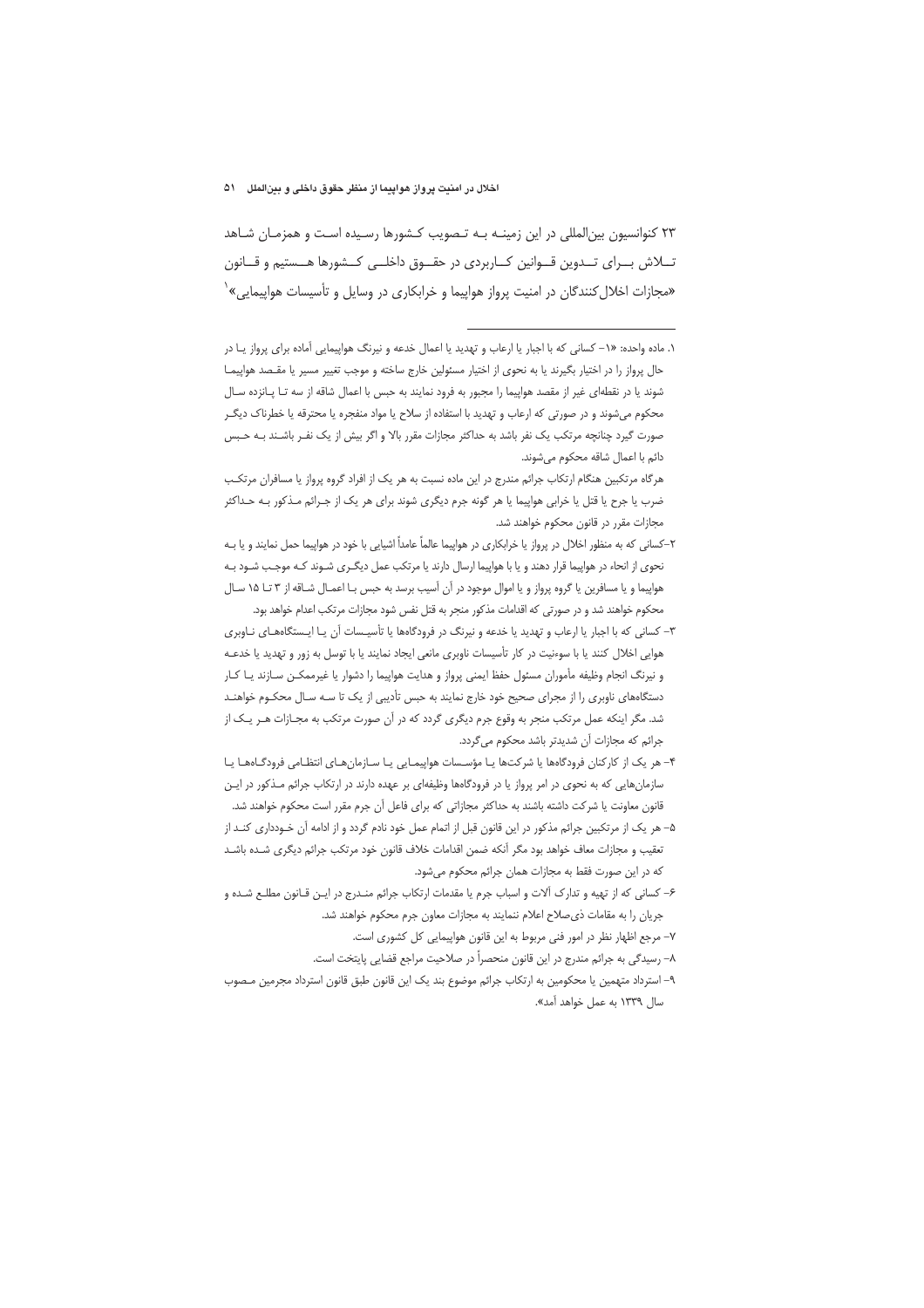مصوب ۱۳۴۹٬ تنها قانون مصوب داخلی است که به صورت تخصصی به مبحث امنیـت هــوایی پرداخته است. در این مقاله به بررسی مسائل پیرامون اخـلال در امنیـت پـرواز هواپیمـا اعـم از عناوين مجرمانه، اقدامات احتياطي، دادگاه صالح و … از منظر قانون مذكور و حقــوق بــين|لملــل پرداخته شده؛ و ضمن بیان نقاط اشتراک و افتراق میان آن دو، دادن پاسخ به این سؤال که، آیـا مفاد ماده واحده نیازمند اصلاح و بازنگری میباشد یا خیـر؟ مـورد توجـه قـرار گرفتـه اسـت. در قسمت حقوق بین|لملـل در توضـیح هـر مطلـب سـعی شـده حـداقل یـک شـاهد بـر مثـال از کنوانسیونهای مورد بررسی بیان گردد.

# ۱- سیر قانونگذاری در خصوص جرمانگاری اعمال مخلّ امنیت پرواز هواپیما در قوانین داخلی و بینالملل

سابقه قانونگذاری برای حقوق هوایی در ایران به سالهای آغازین ورود هواپیما بـه کـشور باز میگردد و تاکنون هر چند به صورت نامنظم ادامه دارد. قــوانین موجــود در خــصوص حقــوق هوایی گاه به صورت مستقیم و گاه به صورت غیرمستقیم و یا اختـصاص پـارهای از مـواد خـود (نظیر قانون مجازات اخلالگران در صنایع، قانون مجازات اسلامی، قانون مجازات جرائم رایانهای و ... )، به طرح موضوع در باب امنیت حقوق هوایی و به خصوص امنیت پرواز هواپیما پرداختهاند. قانون «مجازات اخلال كنندگان در امنيت پرواز هواپيمـا و خرابكـارى در وسـايل و تأسيـسات هواپیمایی»، تنها قانونی است که در حقوق داخلی به صورت مستقیم به ایـن موضـوع پرداختـه است. این قانون مهمترین قانون داخلی در خصوص جرائم مخل امنیت پرواز هواپیمـا محـسوب می شود که همگام با اسناد بین|لمللی به تصویب رسـیده و در عـین مختـصر بـودن بـسیاری از اعمال را جرمانگاری و تشریح نموده است. مفاد قانون مذکور هنـوز هـم قابلیـت اجرایـی دارد و منشأ تصميم گيري قضات و مطالعهٔ حقوقدانان مي باشد.

سیر قانونگذاری مربوط به حقوق هوایی در عرصه بین|لملل نیز به همـان نـسبت سـرعت رشد صنعت هواپیمایی در جهان، سریع بوده به گونهای که با توجه به نوبنیان بودن آن در عرصهٔ بینالملل بیش از ۲۵ سند بینالمللی در قالب کنوانـسیون، پروتکـل، اعلامیـه و … بـه تـصویب کشورهای جهان در قالب سازمان هـای بـین|لمللـی نظیـر، سـازمان ملـل، سـازمان هواپیمـایی

١. در اين مقاله هر جا از عنـوان «مـاده واحـده» يـا «قـانون مجـازات اخـلال كننـدگان ... » اسـتفاده شـده اسـت، منظور قانون «مجازات اخلال کنندگان در امنیت پرواز هواپیما و خرابکـاری در وسـایل و تأسیـسات هواپیمـایی» مصوب ١٣۴٩ مي باشد.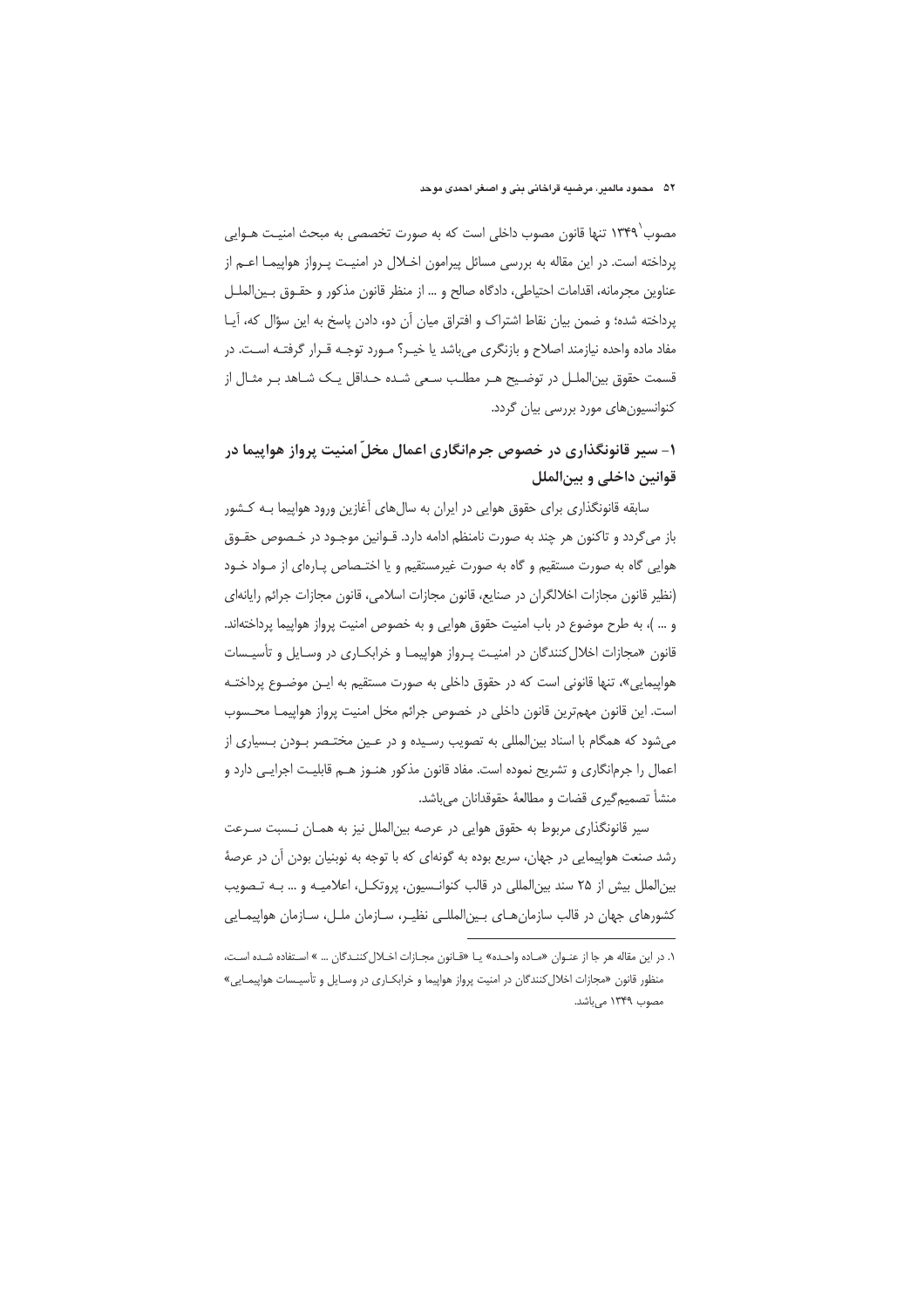#### اخلال در امنیت پرواز هواپیما از منظر حقوق داخلی و بینالملل ۵۳

بین|لمللی کشوری موسوم به ایکـائو` و انجمـن بـین|لمللـی حمـل و نقـل هـوایی (یاتـا)<sup>۲</sup> و یـا توافق های منطقهای نظیر شورای اروپا رسیده است.

سه کنوانسیون ۱۹۶۳ توکیو،۱۹۷۰ لاهه و ۱۹۷۱ مونترال نسبت به تمـامی کنوانـسیون۱هـا صراحت بیشتری در مباحث مربوط به اخلال در امنیت پرواز هواپیما دارند. عـلاوه بـر آن جـرائم مندرج در آنها مورد پذیرش اغلب کنوانسیونهای مصوب در سال هـای بعـد نظیـر کنوانـسیون ۱۹۹۷ شورای اروپا ۱۹۹۹۰ سازمان کنفرانس اسلامی و ۲۰۰۵ شورای اروپا قرارگرفتهاند. مقررات ضمیمه ۱۷ کنوانسیون شیکاگو که تحت نظارت سازمان ایکائو اعمال میشود یکی از مهمترین مقررات در خصوص امنیت هوانوردی میباشد.

سرعت فزاینده تصویب کنوانسیونهای بین|لمللی چـه از نظـر تعـداد و چـه از نظـر تعـداد اعضاء، در فاصله زمانی کوتاه از اهمیت حفظ امنیت پرواز هواپیما و نیـز ضـرورت توجـه جامعـه جهانی به آن دارد. آخرین اراده جامعه جهانی در قالب ۲ کنوانسیون و پروتکل ۲۰۱۰ پکن نمایان شده است. کنوانسیون یکن به جرمانگاری استفاده از هواپیمای کشوری به عنوان سلاح یا وسیله انتشار سلاحهای میکروبی و شیمیایی و … پرداختـه اسـت. پروتکـل یکـن بـرای الحـاق بـه كنوانسيون ١٩٧٠ لاهه با هدف جايگزيني مفاد خود با برخي از مواد كنوانـسيون لاهـه از جملـه جرائم مندرج در آن در ماده یک تصویب شده است. مهمترین کنوانسیون های بین المللے مورد بررسی در مقاله عبارتند از:

الـف– کنوانـسيون راجـع بـه جـرائم و برخـى اعمـال ارتكـابى ديگـر در هواپيمـا توكيـو، ١٩٤٣ سيتامبر ١٩۶٣؛

ب- معاهده راجع به جلوگیری از تصرف غیرقانونی هواییما لاهه، ۱۶ دسامبر ۱۹۷۰؛

ج– کنوانسیون در مورد جلوگیری از اعمـال غیرقـانونی علیـه امنیـت هوانـوردی کـشوری مونترال، ٢٣ سيتامبر ١٩٧١؛

د– کنوانسیون جلوگیری از اعمال غیرقانونی مربوط به هواپیمایی بین|لمللی کشوری یکن،  $\uparrow\cdot\uparrow\cdot\downarrow$ ا ستامبر

ه- پروتکــل مــتمم بــه کنوانــسيون جلــوگيري از تــصرف غيرقــانوني هواپيمــا پکــن، ١۴سيتامبر ٢٠١٠.

<sup>1.</sup> ICAO = International Civil Aviation Organization

<sup>2.</sup> I.A.T.A = International Air Traffic Association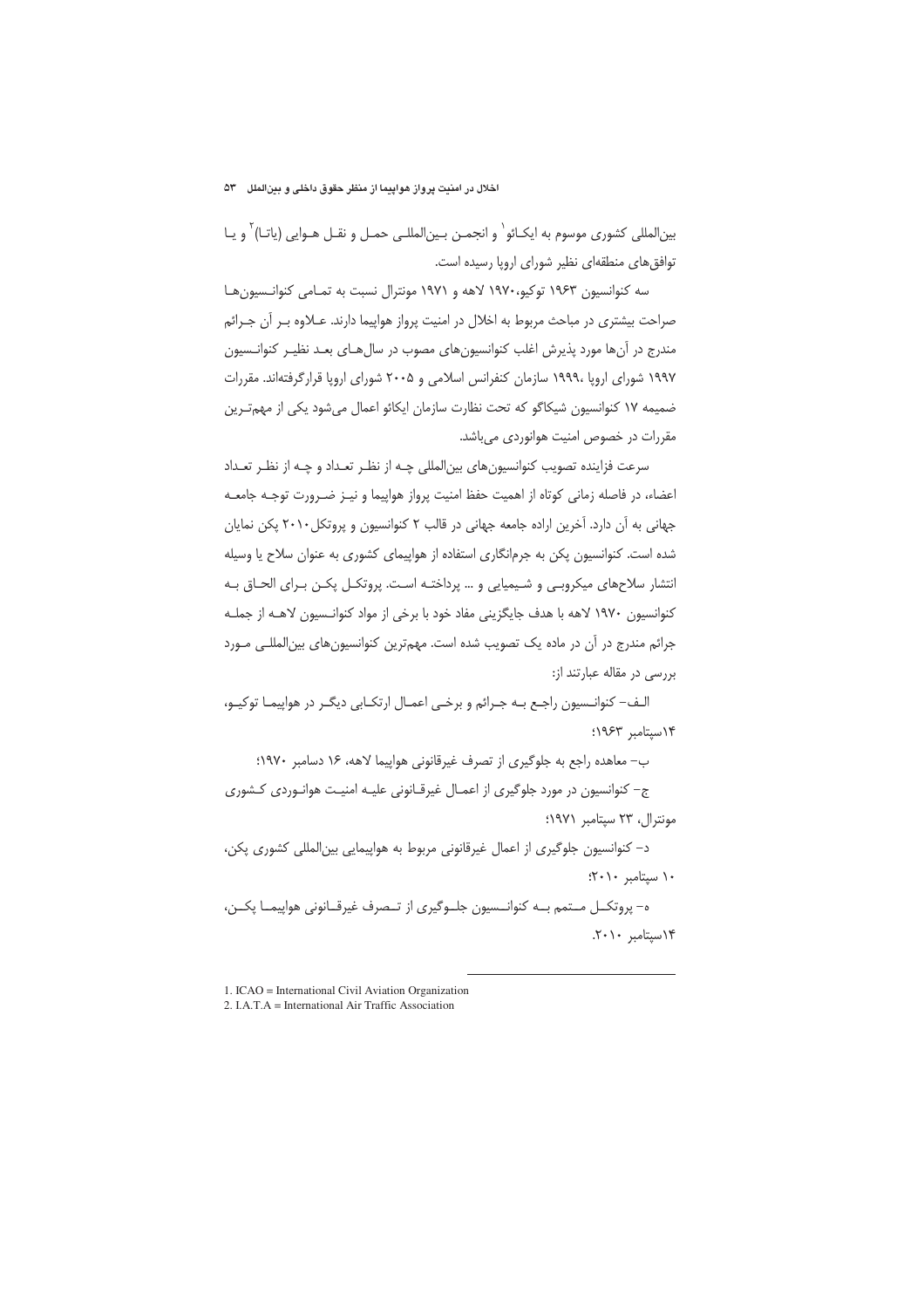# ٢- نقاط اشتراك ميان قانون مجازات اخلال كنندگان ... و حقوق بينالملل

١- اشتراک در قانون مجازات اخلال کنندگان ... و حقوق بین الملـل در عنـاوین مجرمانـه: برخي اعمال مجرمانه مطروحه در ماده واحده در حقوق بين|لملل نيز بيان شدهانـد؛ ايـن اعمـال عبارتند از:

الف- هواپیماربایی مندرج در بند ۱ ماده واحده و ماده ۱ کنوانسیون ۱۹۷۰ لاهـه و تمـامی كنوانسيون هايي كه جرائم كنوانسيون لاهه را پذيرفتهاند؛ (از جمله كنوانسيون سازمان كنف رانس اسلامی، پروتکل اصلاحی شورای اروپا ۲۰۰۳ و ۲۰۰۵) و بند ۱ ماده ۲ پروتکل پکن.

ب– اخلال در فرودگاه، تأسیسات هواپیمایی و فرودگاهی؛ مندرج در بنـد ۳ مـاده واحـده و بند «د» ماده ۱ کنوانسیون مونترال، بنـد «ب» ماده ۱ مکرر پروتکل مونترال، ماده ۱۰۲ كنوانسيون حقوق درياها ١٩٨٢، بخش پنجم ضـميمه ١٧ كنوانـسيون شـيكاگو، قـسمت «ج» و «د» بند ١ ماده ١ و قسمت «ب» از بند ٢ ماده ١ كنوانسيون يكن.

ج– انجام اعمال خشونتآمیز علیه سرنشینان هواپیمای کشوری و خدمه فرودگـاه، منـدرج در بند ۱ و ۲ ماده واحده و مـاده ۱ کنوانـسیون توکیـو و تمـامی کنوانـسیونهـایی کـه جـرائم آن را پذیرفتهاند؛ (از جمله کنوانسیون سازمان کنفرانس اسلامی و پروتکل اصلاحی شورای اروپا ٢٠٠٣)، بند «الف» ماده ۱مکرر پروتکل مونترال، قسمت «الف» بند ۱ ماده ۱ کنوانسیون یکـن. لازم بـه ذکر است این عنوان هم در ماده واحده و هم حقوق بین|لملل به صورت کلی بیان گردیده اسـت و شامل تمامی اعمال خشونتآمیز علیه سرنشینان هواپیما می گردد. لازم به ذکر است در بنـد ۲ ماده واحده قانونگذار صحبتي از اعمال خشونتآميز عليـه خدمـه فرودگـاه نكـرده اسـت و تنهـا «هواییما، مسافران، گروه پرواز یا اموال موجود در هواپیما» را مشمول حکـم مجـازات ایـن بنـد دانسته است.`

د- بمب گذاری یا قرار دادن مواد منفجره در هواپیمای کشوری؛ مندرج در بند ۲ ماده واحده و ماده ۲ کنوانسیون سرکوب بمبگذاری تروریستی و قسمت «ج» بند ماده ۱ كنوانسيون پكن.

٢– اشتراک قانون مجازات اخلال کنندگان … و حقوق بین|لملل در موضوع جرم: هم مـاده واحده و هم كنوانسيونهاى بين|لمللي «هواپيما» را موضـوع جـرم خـود عنـوان نمودنـد؛ لكـن

۰. خشونت علیه «خدمه فرودگاه» در ماده ۱ قانون مجازات اخلالگران در صنایع مصوب ۱۳۵۳ مورد حکم قانونگذار قرار گرفته است.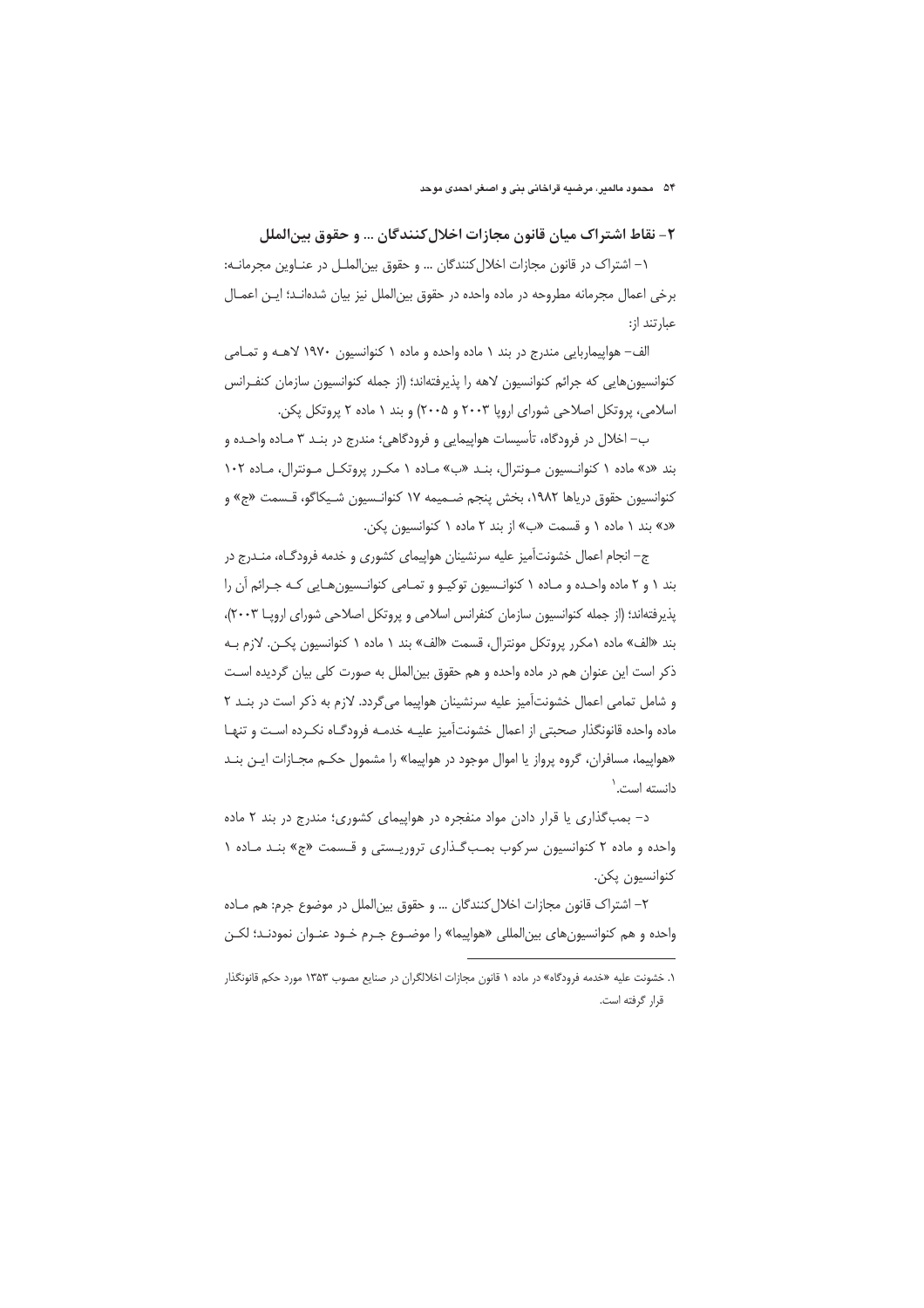#### اخلال در امنیت پرواز هواپیما از منظر حقوق داخلی و بینالملل ۵۵

در کنوانسیونهای بین|لمللـی مـورد بررسـی بـه صـراحت نـوع خاصـی از هواپیمـا کـه همـان «هواپیمایی کشوری» است مورد توجه قرار گرفته است؛ (تمامی کنوانسیونهای بررسی شده در پژوهش از جمله ماده ۴ کنوانسیون مونترال، بنـد ۴ مـاده ۱ کنوانـسیون توکیـو، بنـد ۲ مـاده ۳ کنوانسیون لاهه و ماده ۵ کنوانسیون پکن). چرا که در یک سفر هوایی یک هواپیمای کشوری ممکن است صدها نفر را جابجا کند و در ضمن تنها هواپیمـایی اسـت کـه افـراد عــادی بـه آن دسترسی دارند؛ لکن هواپیماهای دولتی اعم از نظامی، پلیسی و گمرکـی تنهـا در اختیـار تعـداد اندکی از افراد میباشند و انسانهای عادی به راحتی امکان ایجاد اخلال در امنیـت پـرواز آن را ندارند. در بندهای ماده واحده کلمه «هواپیما» به صـورت مطلـق بیـان شـده اسـت و در ظـاهر مقررات این قانون شامل تمامی انواع هواپیما میگردد؛ لکن با عنایت به بند ۷ ایـن قـانون کـه، «مرجع اظهار نظر در امور فنی مربوط به این قانون را»، «هواپیمایی کل کشوری» بیان میدارد؛ توجه قانونگذار به هواپیمای کشوری در این قانون به ذهن متبادر میشود. «هواپیمـای در حـال پرواز» مهم تـرین موضـوع در جـرائم اسـت بـا ایـن توضـیح کـه هواپیمـای در حـال پـرواز در کنوانسیونهای بینالملل به صراحت تعریف شده است (بند ۳ ماده ۱ کنوانسیون توکیو و بند الف ماده ۲ کنوانسیون مونترال) و محدودهٔ آن مشخص شده است – هر چند اندکی با یکدیگر تفاوت دارند – اما در حقوق داخلی (بند ۷ ماده واحده) تعریف اصـطلاحات فنـی از جملـه هواپیمـای در حال پرواز موکول به نظر «هواپیمایی کل کشوری» شده است.

٣– اشتراک قانون مجازات اخلال کنندگان … و حقوق بـين|لملـل در حالـتهـاى مختلـف هواپیما: از میان انواع حالتهای بیان شده برای هواپیما در ماده واحده و حقوق بین|لملل عنـوان «هواپیمای در حال پرواز» مشترک می باشد؛ با این توضیح که در کنوانسیونهای بین|لمللـی بـه صراحت حالت پرواز تعریف شده است هر چند تعاریف آن اندکی با یکدیگر تفاوت دارد؛ چرا کـه کنوانسیون توکیو (بند ۳ ماده ۱) حالت پرواز را «از زمان روشن شدن موتورها به منظور پرواز، تـا زمان خاموش شدن آن بعد از فرود آمدن هواپیما» میcاند، در حالی که کنوانـسیون هـای لاهـه (بند ١ ماده ٣) و مونترال (بند «الف» ماده ٢) و يكن (بند «الف» ماده ٢)، ايـن وضعيت را «از زمان بسته شدن دربهای خروجی پس از سوار شدن مسافر و بارگیری، تا زمانی که یکی از دربها به منظور تخليهٔ بار يا مسافر باز شود» مي(دانند. در ماده واحده نيـز تأكيـد بـر ايـن نـوع هواپیما در بند ۱ مشاهده می گردد لکن مطابق بند ۷ تعریف اصطلاحات فنی از جمله هواپیمـای در حال پرواز موکول به نظر «هواپیمایی کل کشوری» شده است.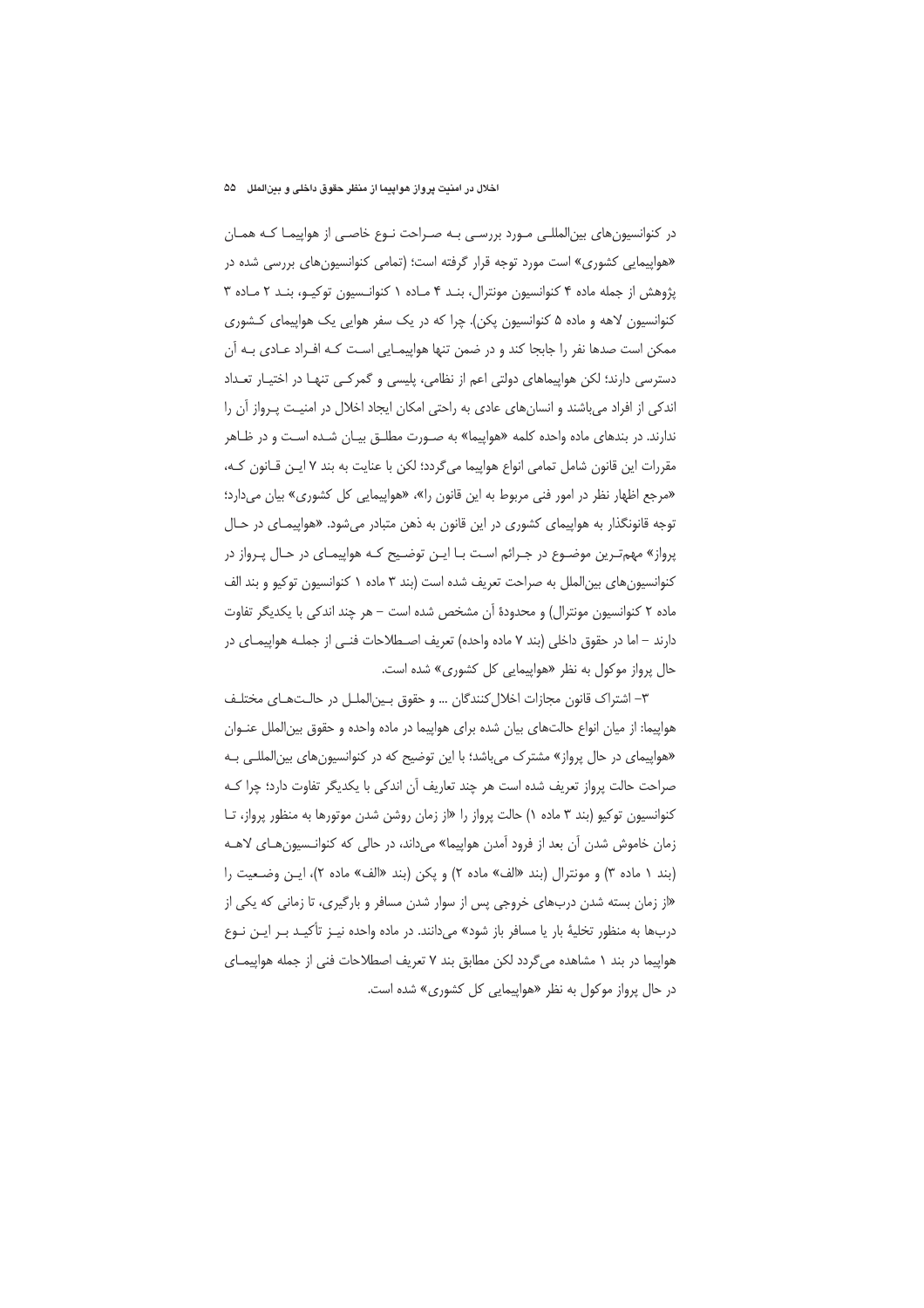۴– اشتراک قانون مجازات اخلال کنندگان … و حقوق بین|لملل در پذیرش اصـل اسـترداد مجرمین: برای بهتر اجرا شدن معاهدات و قوانین از نهادهایی همچون استرداد مجرمین اسـتفاده میشود؛ این نهاد هم مورد پذیرش قانونگذار داخلی (بند ۹ ماده واحـده) اسـت و هــم در حقــوق بین الملل (بند ۲ ماده ۴ و ماده ۸ کنوانسیون لاهه، بند ۲ ماده ۵ و ماده ۷ کنوانسیون مـونترال و ماده ۳ پروتکل مکمل کنوانسیون مونترال، اعلامیه بن و ...) تحت عنوان اصل «استرداد یا مجازات» مورد تأييد واقع شده است.

۵– اشتراک قانون مجازات اخلال کنندگان … و حقوق بـین|لملـل در جـرم|نگــاری اعمــال شركاء و معاونان: مطابق با موارد ذيل، هم در ماده واحده و هم حقوق بين|لملل علاوه بر مباشـر جرم، اعمال شريک (شركاء) و معاون (معاونين) آنهـا نيـز جـرم تلقـى و قابـل تعقيـب كيفـرى می باشد؛ بند ۴ ماده واحده و اکثر کنوانسیونهای بینالمللی از جمله: بنـد ۲ مـاده ۱ کنوانـسیون مونترال، ماده ١ كنوانسيون لاهه، بند «ج» قسمت ٣ ماده ١ پروتكل يكن، بنـد «ج» قـسمت ۴ ماده ۱ و ماده ۵ کنوانسیون یکن. همچنین شروع به ارتکاب جرائم نیز مطابق با موارد ذکر شـده جرمانگاري شدهاند. البته با اين توضيح كه مطابق بند ۵ ماده واحده «چنانچه فرد مرتكب قبل از اتمام عمل خود، نادم گردد و به صورت ارادی از انجام آن منصرف شـود از تعقيـب و مجـازات معـاف خواهـد بـود»؛ کـه ایـن توجـه کـه خـود یکـی از سیاسـتهـای کیفـرزدایـی اسـت در كنوانسيون هاي بين|لمللي مدنظر قرار نگرفته است.

لازم به ذکر است در خصوص معاونت در جرائم بیان شده در ماده واحده دو نکتـه قابـل ذکر است: نخست اینکه مطابق بند ۶ از طرف قانونگذار علاوه بر معاونت متعـارف در حقـوق جزا در خصوص نوعی ترک فعل – عدم اعلام به مراجع ذی صـلاح بـهرغـم اطـلاع از تهیـه مقدمات جرم – جرم|نگاری شده و مجازات معاون برای مرتکب آن لحاظ شده است. به نظـر می رسد دلیل تدوین این بند همان اهمیت جرائم عنوان شده در این قانون است که موجب شده این عدم اعلام را بهرغم اطلاع، در حکم معاونت تلقی و مجازات معاون را بـرای چنـین فردی در نظر بگیرند. دیگر اینکه در بند ۴ از قانون فوق|لذکر شاهد تشدید مجازات معاون یا شر کاء جرم با توجه به شخصیت آنها (کارکنان فرودگاه یا شرکتها یا مؤسسات هواپیمایی یا سازمان های انتظامی فرودگاهها یا سازمان هایی که به نحوی در امر پـرواز یـا در فرودگـاههـا وظیفهای بر عهده دارند) می باشیم؛ که البته هر دو مورد اخیر در حقوق بین|لملل پـیش بینـی نشده است.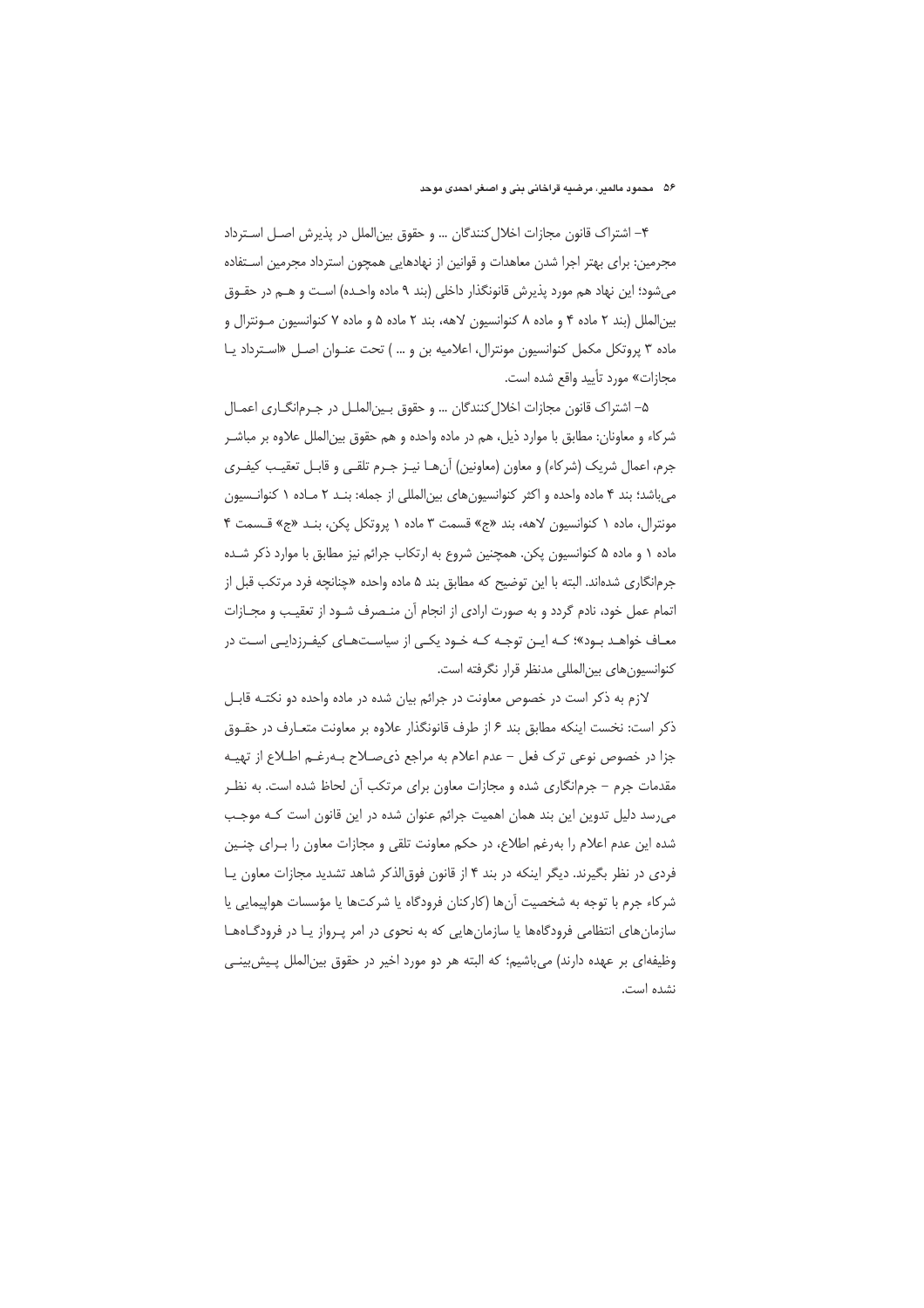#### اخلال در امنیت پرواز هواپیما از منظر حقوق داخلی و بینالملل ۵۷

۶– اشتراک قانون مجازات اخلال کنندگان … و حقوق بینالملل در تعیین مرجع صـالح رسیدگی به جرائم مخل امنیت هواپیما: در خصوص صلاحیت رسیدگی به جرائم در بند ٨ ماده واحده اعلام شده است: «رسیدگی به جرائم مندرج در این قانون منحصرا در صلاحیت مراجع قضایی پایتخت است». در ماده واحده صحبتی از جایگاه تابعیت هواپیما، متهم و بزهدیده و … و تأثیر آنها بر تعیین کشور و دادگاه صالح نشده است و به نظر مـی٫سـد قانونگـذار قـوانین موجود در این خصوص – مواد ۳۰ و ۳۱ قانون هواپیمایی کشوری مصوب ۱۳۲۸– را کافی دانسته و تنها با اعلام صلاحیت محلی «مراجع قضایی پایتخت» اهمیت جرائم مذکور در ماده واحده را بیان داشته است`. در حقوق بین|لملل، در خصوص صلاحیت چهار نکته حائز اهمیت وجود دارد: نخست آنكه، اصل بر «صلاحیت كشور ثبت كننده هواپیما» در رسیدگی بـه جـرم می باشد؛ (بند ١ ماده ٣ كنوانسيون توكيو، قسمت «ج» بند ١ ماده ۴ كوانسيون لاهه، قـسمت «الف» بند ۱ ماده ۵ کنوانسیون مونترال و بند «الف» ماده ۳ کنوانسیون نیویورک)؛ و دیگر اینکه مقررات کنوانسیونها به هیچ یک از صلاحیتهای جزایی که به موجب قـوانین داخلـی اعمال می گردد، خللی وارد نمی کند (بند ۳ ماده ۵ کنوانسیون مونترال، بند ۳ ماده ۴ کنوانسیون لاهه، بند ۳ ماده ۳ کنوانسیون توکیـو و بنـد ۲ مـاده ۶ کنوانـسیون پیـشگیری از تروریسم شورای اروپا ۲۰۰۵). سوم اینکه در اکثر کنوانسیون های مورد بررسی، اعضاء بر اصل «استرداد یا مجازات» توافق نمودهاند؛ به عبارت دیگر با اتخاذ ایـن تـدبیر سـعی در مجـازات متهم در هر صورت و عدم اجازه به وی برای سوء استفاده از خلاءهای قانونی شده است (بند ٢ ماده ۴ و ماده ٨ كنوانسيون لاهه، بند ٢ ماده ۵ و ماده ٧ كنوانسيون مونترال و قسمت ٣ ماده ۸ کنوانسیون یکن)؛ و آخر اینکه، در موارد خاص کنوانسیون ها موارد صلاحیت کشورهای عضو که دولت ثبت کننده هواپیما نباشند را در خصوص اعمال صلاحیت جزایی خود در مـورد جرم ارتکابی در داخل هواپیمای در حال پرواز گسترش دادهاند و دولتها را در موارد زیر نیـز دارای صلاحیت شناختهاند:

۱. از آنجا که قوانین مربوط به تعیین کشور و دادگاه صالح جهت رسیدگی به جرم در زمرهٔ قـوانین شـکلی قـرار دارد این بند از ماده واحده با تصویب قوانین جدید در حال حاضر نسخ شده است. قانونگذار مطابق بـا مـواد ٣ الـی ٨ قانون مجازات اسلامی جهت تعیین کشور صالح، اصل صلاحیت سرزمینی (اعم از شخـصی، عینـی)، صـلاحیت شخصی مبتنی بر تابعیت متهم (صلاحیت منفعل)، صلاحیت حمایتی و صلاحیت جهانی را پذیرفته است و جهت تعیین دادگاه صالح مفاد قانون آئین دادرسی دادگاههای عمومی و انقلاب در امور کیفری مصوب ۱۳۸۷ و قـانون احیاء دادسرا مصوب ١٣٨١ حاكم می باشد.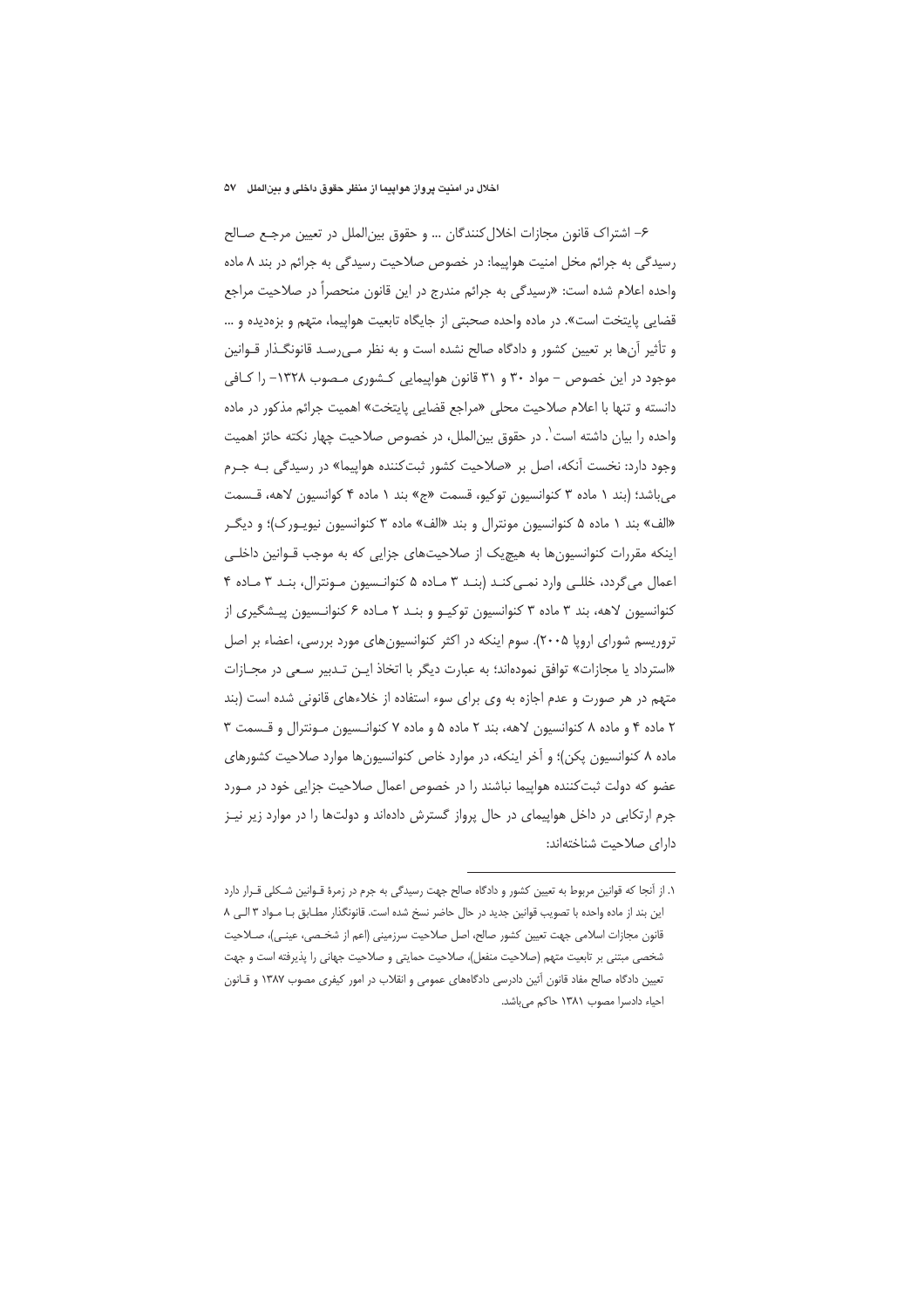الف– جرم در سرزمین أن دولت اثراتی ایجاد کند. ب– جرم توسط یا علیــه یکــی از اتبــاع آن دولت یا مقیمین دائمی آن ارتکاب یافته باشد. ج– جرم، امنیت آن کشور را به مخاطره اندازد. د– جرم ناقض قواعد يا مقررات جاري أن دولت ناظر بر يرواز يا مانور هواپيمـا باشـد. ه– اعمــال صلاحیت برای رعایت تعهدات ناشی از یک موافقتنامه چند جانبه بین|لمللـی بـرای آن دولـت ضروری باشد» (بند «الف» ماده ۴ کنوانسیون توکیو). و– هرگاه جرم در هواپیمایی وقوع یابد که بدون خدمه پرواز به اجاره شخصی در آمده که محل اصلی فعالیت او، و یـا در صـورت نداشـتن محل اصلی فعالیت محل اقامت دائمی او، در قلمرو آن دولت باشد ( قسمت «ج» بند ١ مـاده ۴ کنوانسیون لاهه). ز– «هواپیمـایی کـه جـرم در آن واقـع مـی شـود در سـرزمین کـشور مزبـور فرود آید». (ماده ۵ کنوانـسیون مـونترال) و مظنـون بـه ارتکـاب جـرم هنـوز در هواپیمـا باشـد (قسمت «ب» بند ۱ ماده ۴ کنوانسیون لاهه). ک– هنگامی که جرائم علیه تبعه آن کشور صـورت گیرد (قسمت «الف» بند ۲ ماده ۸ کنوانسیون یکن). ل− هنگامی که افراد بی تابعیت کـه اقامتگـاه طولانی مدت در یک کشور دارند؛ مرتکب جرائم علیه امنیت پرواز گردند؛ (بند ۱ماده ۴ کنوانسیون توكيو وبند ١ ماده ۵ كنوانسيون مونترال و قسمت «ب» بند ٢ ماده ٨ كنوانسيون پكن).

٧– اشتراک قانون مجازات اخلال کنندگان … و حقوق بینالملل در وجود نهاد گارد حفاظت از فرودگاه: به منظور تأمین و حفظ امنیت پرواز هواپیما و تأسیسات مرتبط با آن و اتخاذ اقداماتی برای جلوگیری از وقوع هر گونه مداخله غیرقانونی و تهدیـد علیـه هواپیمـایی کـشوری، وجـود نیروی امنیتی لازم و ضروری است؛ این موضوع در حقوق داخلی سـابقه طـولانی دارد و بنـد ۴ قانون مجازات اخلال کنندگان … به صورت ضمنی به وجود نیروی حفاظت از فرودگاه اشاره دارد: «هر یک از کارکنان فرودگاهها یا شرکتها یا مؤسسات هواپیمـایی یـا سـازمانهـای انتظـامی فرودگاه و … ». در حقوق بین|لملل بهرغم وجود چنین نهادی در کشورها مطابق با قوانین داخلی آنها، «مسئله حضور پرسنل امنیت در هواپیما از جمله موضوعاتی است که پـس از حـوادث ١١ سیتامبر ۲۰۰۱ مورد توجه ایکائو بوده است. این امر در آخرین اصلاحیه ضـمیمه (انکـس) ۱۷ در سال ۲۰۰۶ نیز مورد تأکید قرار گرفته است. در این خصوص لازم به توضـیح اسـت کـه اساسـاً رویکرد ایکائو تا پیش از حوادث ۱۱ سپتامبر، تأکید بر عدم حضور نیروهـای امنیتـی در پروازهـا بوده است اما بعد از بروز حوادث مزبور به تدريج شاهد تغيير اين رويكرد بودهايم به طورى كه در حال حاضر در چارچوب انکس ۱۷ مسئله حضور گارد در هواپیمای در حال پـرواز مـورد پـذیرش قرار گرفته است» (گلرو و زرنشان، ۱۳۸۹: ۳۰۴).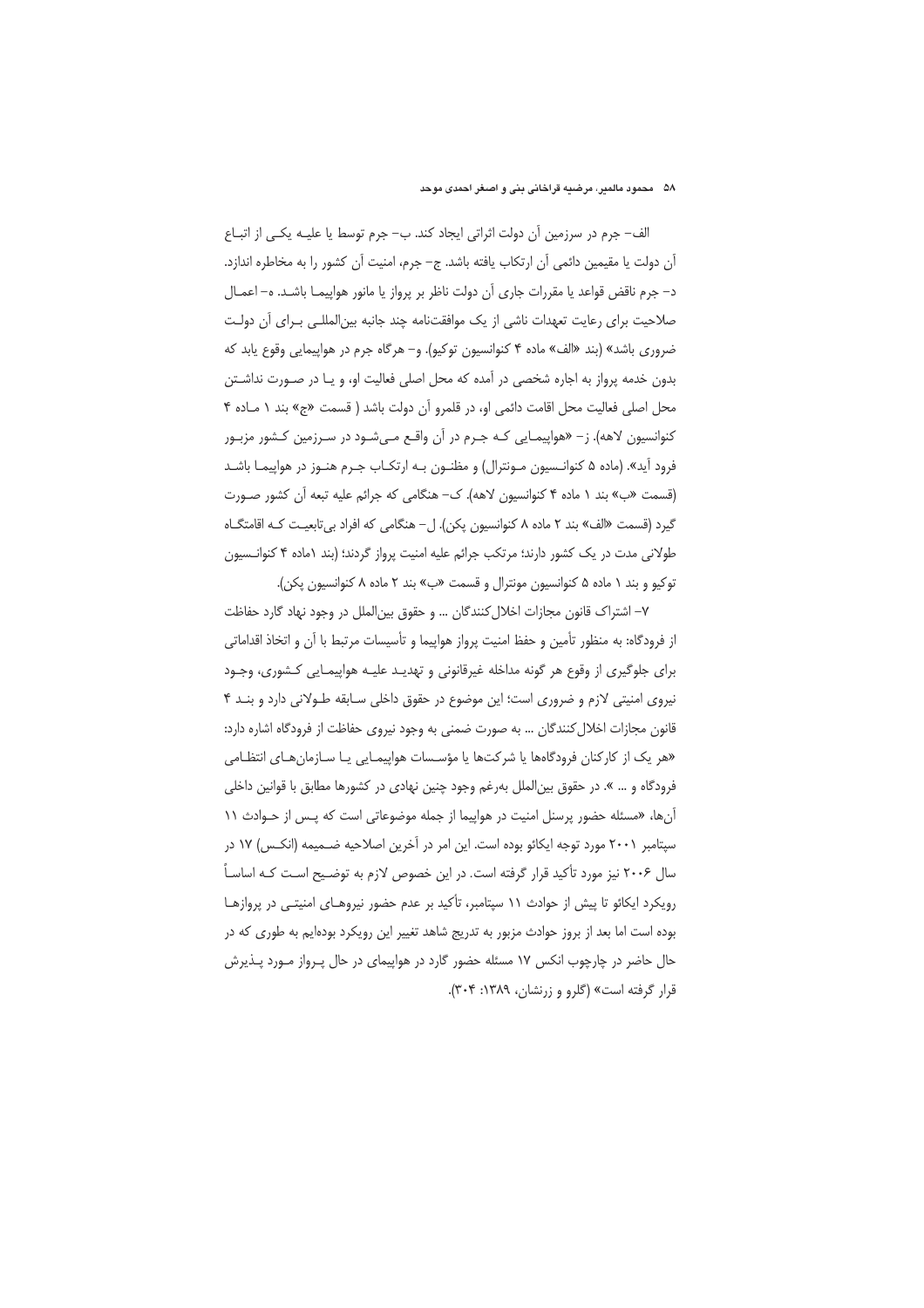# ٣- نقاط افتراق ميان قانون مجازات اخلال كنندگان … و حقوق بين|لملل ٣-١- نقاط افتراق ميان قانون مجازات اخــلال كننــدگان … و حقــوق بــين|لملــل در عناوین مجرمانه

برخی از اعمال در کنوانسیونهای بینالمللی جرم تلقی شده، لکن در مـاده واحـده ایـن اعمال جرمانگاری نشدهاند؛ این جرائم عبارتند از: الف- تخریب هواپیما مندرج در: بند «ب» ماده ١ كنوانسيون مونترال و قسمت «ب» بند ١ و قسمت قسمت «ب» بنـد ٢ مـاده ١ كنوانـسيون يكن؛' ب– تهديد به انجام جرائم مخل امنيت پـرواز هواپيمـا؛ قـسمت «الـف» بنـد ٣ مـاده ١ کنوانسیون یکن؛ ٌ ج– استفاده از هواپیمای کشوری به عنوان سلاح بیـان شـده در قـسمت «و» بند ۱ ماده ۱ کنوانسیون یکن؛ د- توسل به سلاح علیه هواپیمـای کـشوری مـنعکس در مـاده۳ مکرر کنوانسیون شیکاگو؛ ه- انتشار یا تسهیل در حمل و نقل هر گونـه سـلاح میکروبـی، مـواد منفجره، راديو اكتيو يا مواد شكاف پذير مخصوص توسط هواپيمـاى در حـال پـرواز، منـدرج در: قسمت «ز» بند ١ و موارد چهارگانه قسمت «ک» بند ١ماده ١ کنوانسیون پکن؛ و- سازمان دهی یا هدایت افراد به ارتکاب یا شروع به ارتکاب جرائم علیه امنیت پرواز هواپیما مطابق با پروتکـل اصلاحی شورای اروپا ٢٠٠٣، قسمت «ب» بند ۴ ماده ١ كنوانسيون يكن و قسمت «ب» بند ٣ ماده ٢ يروتكل يكن؛ ز– آموزش يا استخدام نيرو جهت انجام اعمال مخل امنيت يرواز هواييمـا؛ مندرج در کنوانسیون ۲۰۰۵ شورای اروپا؛<sup>۳</sup> ک– دزدی هوایی و هواپیمای راهزن؛ مندرج در مواد ۱۶ الی ۱۸ عهدنامه دریای آزاد ۱۹۵۸ و مواد ۱۰۱ الی ۱۰۳ و ۱۰۵ کنوانسیون حقـوق دریـاهـا ۱۹۸۲؛ ل– تحریک و آمادهسازی برای دزدی هوایی: ۱۰۵ کنوانسیون حقوق دریاهــا ۱۹۸۲؛ م– دادن اطلاعات غلط که منجر به اخلال در امنیت پرواز هواپیما گردد؛ بند «ه» ماده ۱ کنوانسیون مونترال؛ ٌ ن– همکاری با افراد در فرار از تحقیق، تعقیب یا مجــازات بــا اطــلاع اینکــه مرتکــب جرائم مخل امنيت پرواز هواپيما گردند.

١. این عنوان مجرمانه بعد از تصویب ماده واحده مطابق با مواد آتی مورد جرم|نگاری قانونگذار داخلـی قـرار گرفتـه است: ماده ١ قانون مجازات اخلالگران در صنایع ١٣۵٣، مواد ۶۷۵ و ۶۸۷ قانون مجازات اسلامی.

۲. در حقوق داخلی تهدید به بمب گذاری در هواپیما در ماده ۵۱۱ قانون مجازات اسلامی عنوان شده است.

۳. جرم مشابهی تحت عنوان تشکیل دسته یا گروه برای ارتکاب جـرائم علیـه هواپیمـا در مـاده ۴ قـانون مجـازات اخلالگران در صنایع پیش بینی شده است.

۴. این عنوان مجرمانه قبل از تصویب ماده واحده در ماده ۲۳ قانون هواپیمایی کشوری بیان شده است.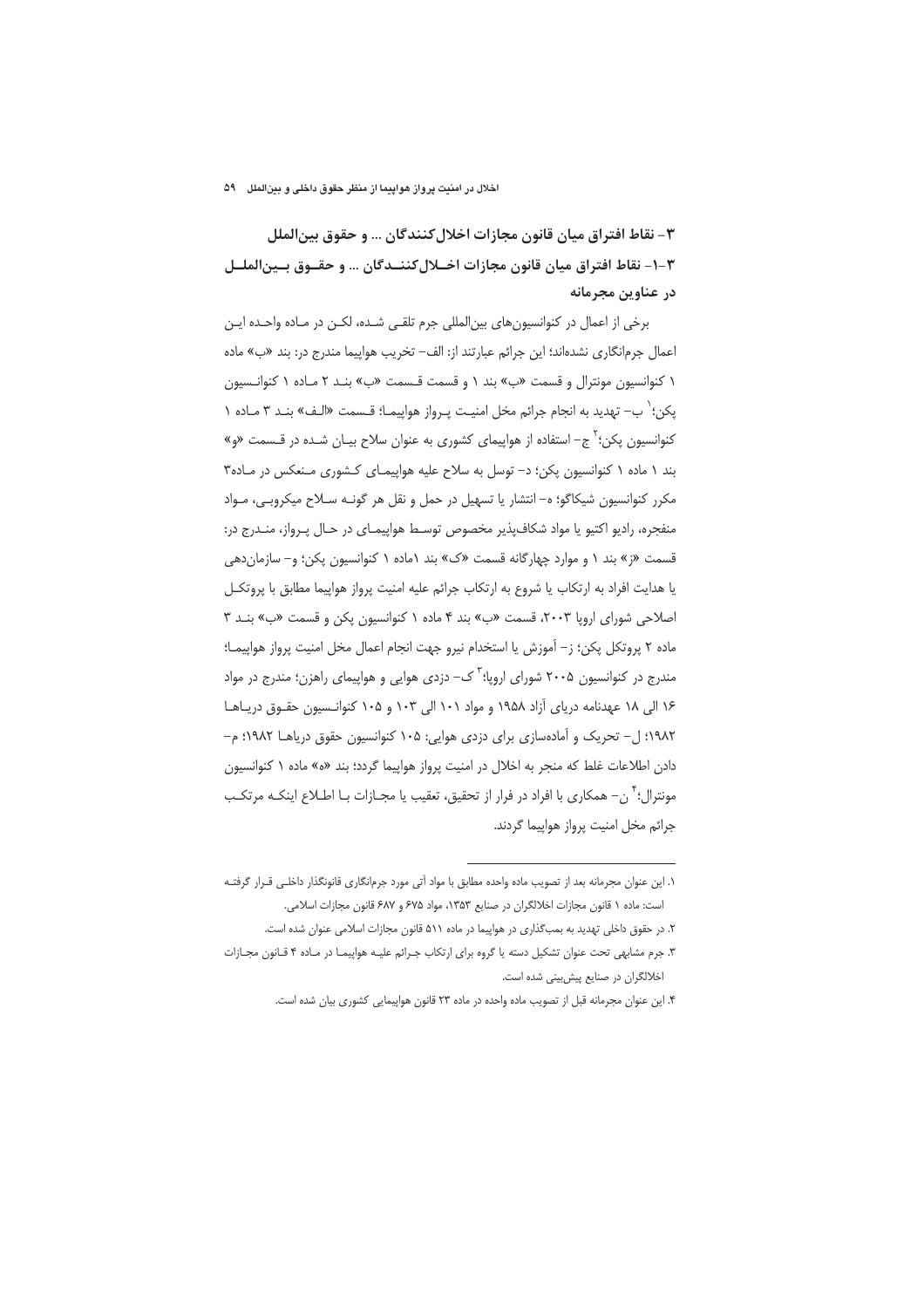٣–٢– برخي از اعمال در ماده واحده جرمانگاري شده كه در حقوق بينالملل مدنظـر قــرار نگرفتهاند: الف– دشوار يا غيرممكن ساختن انجام وظيفه مأموران حفظ ايمنى و هدايت هواپيمـا مطابق با بند ۳ ماده واحده؛ ب– پـیش بینـی مقـررات ویـژه در مـاده واحـده؛ هـم در خـصوص معافیت از مجازات که در بند ۵ آن مورد توجه بوده است و هم در جرمانگاری معاونت بـرخلاف معمول – عدم اعلام به مراجع ذي صلاح بهرغم اطلاع از تهيه مقدمات جـرم – هـم در تـشديد مجازات با توجه به شخصیت و تعداد مرتکبان (بند ۱ و ۵) و با توجه به نحوهٔ ارتکاب جـرم – بـا سلاح يا مواد محترقه (بند ۱).

٣-٣- افتراق ميان قانون مجـازات اخـلال كننـدگان … و حقــوق بـين|لملــل در خــصوص اصطلاح «هواپیمای در حال خدمت»: در حقوق بینالملل اصطلاح هواپیمای در حال خـدمت از زمان تصویب کنوانسیون مونترال معرفی و مورد پذیرش قـرار گرفتـه اسـت در حـالی کـه ایـن اصطلاح نه تنها در ماده واحده که در هیچیک از قوانین داخلـی عنـوان نـشده اسـت و بنـابراین چنانچه جرم داخل یا علیه هواپیمایی که واجد شرایط تعریف هواپیمای در حال خـدمت از منظـر حقوق بین|لمللی باشد رخ دهد؛ مجازات و روند رسیدگی به اَن تفاوتی با هواپیماهای دیگــر کــه واجد این شرایط نیستند وجود ندارد. در حقوق داخلی اصطلاح «هواپیمای آماده پرواز» در بنـد ۱ ماده واحده مورد اشاره قرار گرفته است؛ گر چه تعریف آن در ماده واحده بیان نشده، لکن مطمئناً با هواپیمای در حال خدمت متفاوت است؛ چرا که مطابق تعریـف کنوانـسیونِهـای بـین|لمللـی «هواپیما از زمان آغاز عملیات آمادهسازی قبل از پرواز تا ۲۴ ساعت بعد از پرواز هواپیما در حـال خدمت تلقى مى گردد» (بند «ب» ماده ٢ كنوانسيون مونترال).

همچنین در بند «ب» ماده ۱ مکـرر پروتکـل مـونترال و بنـد «ب» قـسمت دوم مـاده ۱ کنوانسیون پکن عنوان «هواپیمایی که در سرویس نیست» مطـرح شـده اسـت – کـه در مـاده واحده معادل أن ديده نمي شود – لكن تعريفي از اين نوع هواپيمـا ارائـه نــ شده اسـت. بــه نظــر می رسد سایر هواپیماهای کشوری مستقر در فرودگاه که شامل عناوین هواپیمای در حال پرواز و در حال خدمت نمی باشد در زمرهٔ این نوع هواپیما قرار دارند؛ و بدین ترتیب این کنوانسیون دامنهٔ شمول جرائم خود را نسبت به دیگر کنوانسیونها بسیار گستردهتر کرده است.

٣-٣- افتراق ميان قانون مجازات اخلال كنندگان ... و حقوق بين الملل در خصوص تكاليف و اختیارات فرمانده و سرنشینان: در حقوق بین|لملل جهت حفظ دلایل جـرم، جلـوگیری از فـرار متهم و نیز حفظ حقوق وی تکالیف و اختیاراتی برای سرنشینان هواپیما در مواقع ارتکـاب جـرم،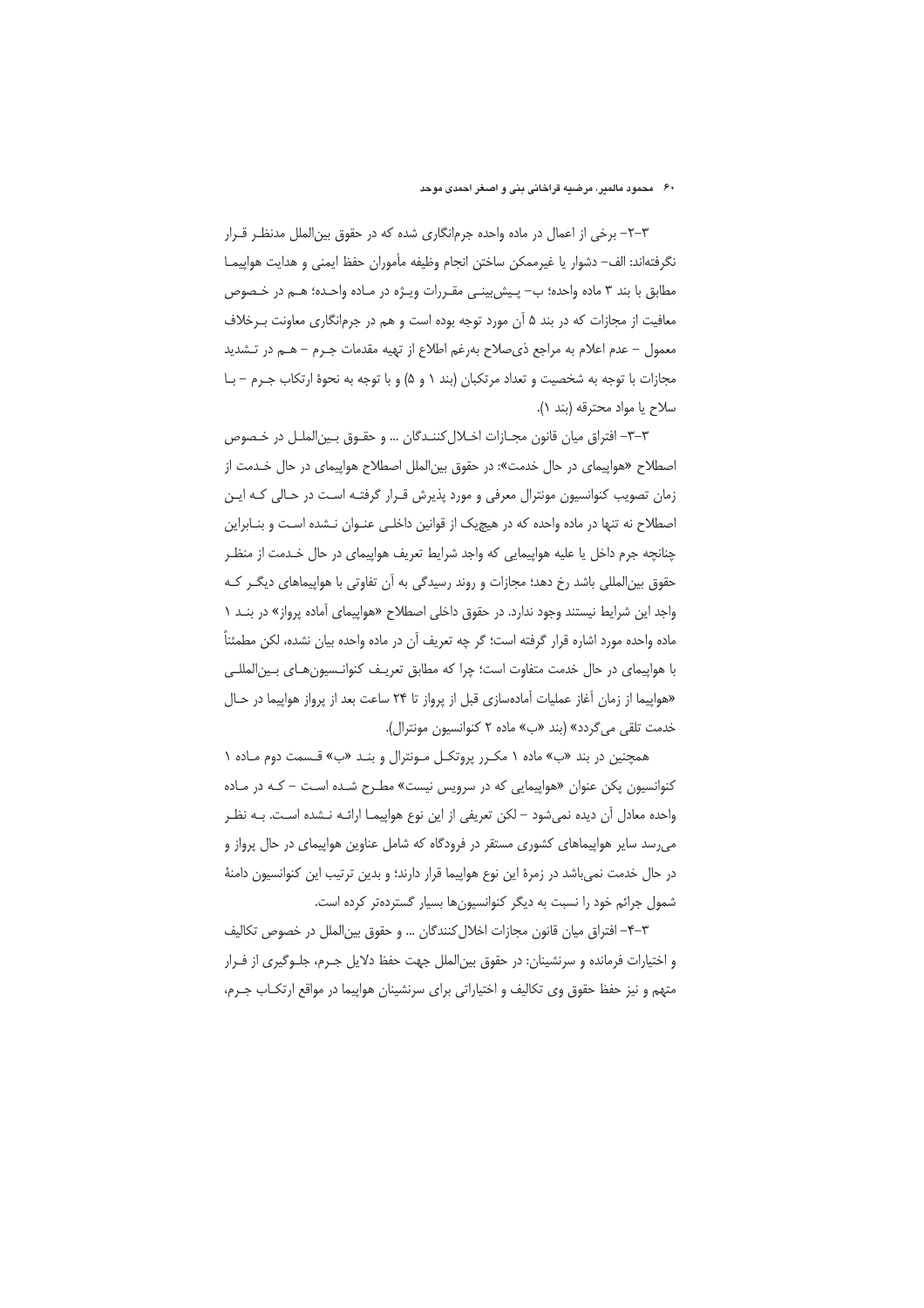خصوصاً فرمانده هواپیما مقرر شده (مواد ۵، ۶، بند ۱ ماده ۸، ۹ و ۱۲ کنوانسیون توکیـو، مـاده ۶ کنوانسیون لاهه)؛ در حالی که در ماده واحده در این خصوص مطلبی عنوان نشده است. <sup>۱</sup>

٣–۵– افتراق میان قانون مجازات اخلال کنندگان … و حقوق بین|لملل در خصوص شمول و عدم شمول جرائم سیاسی: استثناء بر اصل «استرداد مجرمین» جـرائم سیاسـی اسـت کـه در برخی از کنوانسیونها جرائم مخل امنیت پرواز هواپیما به صـراحت جـرائم غیرسیاسـی معرفـی شدهاند؛ (ماده ۷ کنوانسیون لاهه، بند «ب» ماده ۲ کنوانسیون سران کشورهای اسلامی و ماده ۲ کنوانسیون اروپایی پیشگیری از تروریسم ۲۰۰۳) و حتی گاهی بهرغم داشتن انگیـزه سیاسـی، غیرسیاسی فرض شدهاند (بند «ج» ماده ۲ کنوانسیون سران کشورهای اسلامی و مواد ۱ و ۲ كنوانسيون استراسبورگ)؛ لذا اين جرائم شامل قواعد و مقررات آنها از جمله عدم استرداد و … نمی باشند در حالی که در ماده واحده – و حتی تمامی قوانین ایران – جرم سیاسی تعریف نـشده و مصادیق آن تعیین نگردیده است. مضاف بـر اینکـه مطـابق بنـد ۲ مـاده ۸ قـانون «اسـترداد مجرمین» مصوب ۱۳۳۹– که در بند ۹ ماده واحده استرداد مجرمین این قانون را مطابق مفاد آن اعلام نموده است - «در موارد زیر استرداد مورد قبول واقع نخواهـد شـد: ... ٢- هـر كـاه جـرم ارتکابی از جرائم سیاسی باشد و یا اوضاع و احوال قضیه معلوم شود که اسـترداد بـه منظورهـای سیاسی به عمل آمده باشد».

٣-۶- افتراق ميان قانون مجـازات اخـلال كننـدگان ... و حقـوق بـين|لملـل در خـصوص محاكمه مجرمين در صورت عدم استرداد: به لحاظ اهميت موضوع و حساسيت كشورها در مورد اقدامات عليه امنيت يرواز هواييما، معاهدات بين|لمللي اعمال مخَّل امنيت يرواز هواييمـا را جـرم بین|لمللی دانسته و کشورهای عضو را موظف نمودهاند تا در صورت خودداری از استرداد متهم به کشور صالح، خود رأساً اقدام به رسیدگی و محاکمهٔ متهم نمایند تا هیچکس با این امیـد کـه بـه جوزهٔ کشوری غیر از کشور زیان دیده پناه می گیرد، خود را از مجــازات مــصون ندانــد؛ معاهــدات، بدين ترتيب جنبةً بازدارندگي قوانين را بالا بردهاند. (بند ٢ ماده ۴ و مـاده ٧ كنوانـسيون لاهـه)؛ لکن رعایت این مطلب در ماده واحده دیده نم<sub>ی شو</sub>د. <sup>۲</sup>

١. علت عدم تدوين بند مناسب با اين موضوع در ماده واحده، وجود قوانين مشابه در مواد ٣٢ و٣٣ قـانون هواپيمـاي کشوری مصوب ۱۳۲۸ است.

۲. موضوع محاکمه مجرمین در صورت عـدم اسـترداد در مـاده ۹ قـانون مجـازات اسـلامی ۱۳۷۵، مـورد پــذیرش قانونگذار داخلی نیز قرار گرفته است.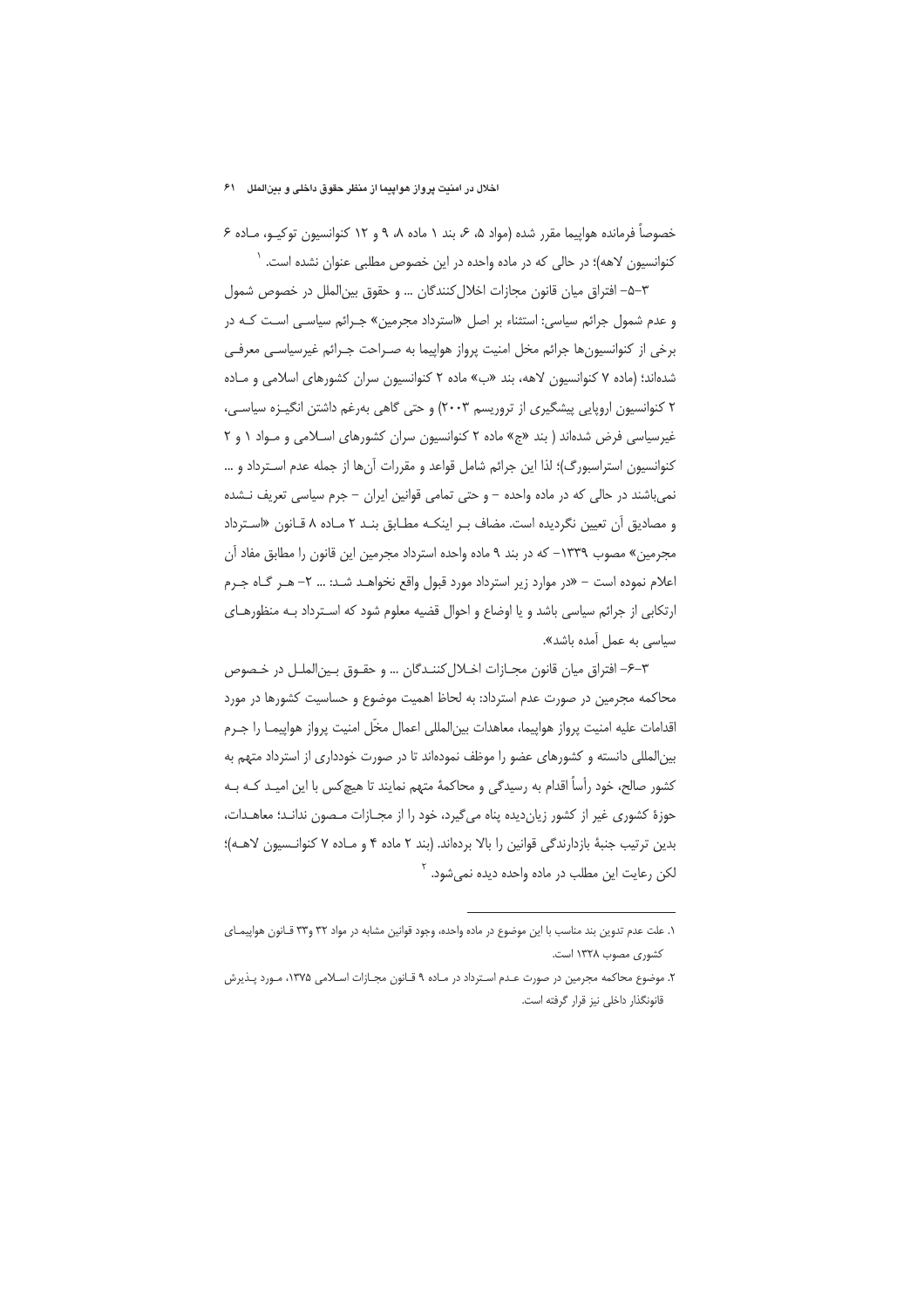٣-٧- افتراق ميان قانون مجازات اخلال كنندگان ... و حقوق بين|لملـل در خـصوص بـه رسمیت شناختن جرائم مخّل امنیت پرواز هواپیما به عنوان یک جرم تروریستی: جامعـهٔ جهـانی به این اتفاق نظر رسیدهاند که جرائم علیه امنیت پرواز هواپیما از جمله جرائم تروریستی میباشند شاهد این ادعا ماده ۱ کنوانسیون سران کشورهای اسلامی، ماده ۱ کنوانسیون اروپایی پیشگیری از تروریسم ۲۰۰۵، … می باشد؛ لکن در ماده واحده – بلکه سایر قـوانین داخلـی – ایـن موضـوع مورد توجه قرار نگرفته است. `

٣–٨– افتراق ميان قانون مجازات اخلال كنندگان … و حقوق بين الملل در خـصوص افـراد بیتابعیت: چنانچه افراد بیتابعیت که اقامتگاه طولانی مدت در یک کشور دارند؛ مرتکب جـرائم عليه امنيت پرواز گردند؛ مطابق با مفاد كنوانسيونهاى بينالمللى (بند ١ماده ۴ كنوانسيون توكيو و بند ١ماده ۵ کنوانسیون مونترال و قسمت «ب» بند ٢ ماده ٨ کنوانسیون پکن)، کشوری کـه مرتكب در أن اقامتگاه طولاني مدت داشته صالح به رسيدگي ميباشد؛ حال آنكه اين قابليت در ماده واحده برای دادگاههای ایران در نظر گرفته نشده است.

### ۴- برخی اشکالات وارده بر قانون مجازات اخلال کنندگان

بند ١ ماده واحده تنها تغيير مسير و انحراف از مسير اصلي را بـه عنـوان هواپيمـاربـايي پذیرفته است؛ در حالی که ممکن است هواپیماربایی صـورت گیـرد ولـی مـسیر اصـلی هواپیمـا حفظ شود.

در ذیل بند ۱ ارتکاب جرائم بر علیه هر یک از افراد گروه پرواز یا مسافران را تنها چنانچـه ضمن هواپیماربایی صورت پذیرد مستوجب حداکثر مجازات قانونی – آن هم برای جرم ثـانوی و نه هواپیماربایی – دانسته در حالی که نفس ارتکاب این جرائم در هواپیمای در حال پرواز به دلیل به خطر انداختن امنیت هواپیما سرنشینان آن و نیز افراد روی زمین، اتخاذ تدابیر ویژهای را

۰. حقوق ایران جرائم تروریستی تعریف نشدهاند؛ تنها در «لایحه مبارزه با تأمین مـالی تروریـسم» – کـه در تـاریخ ۱۳۹۰/۱۲/۲۰ مورد تصویب مجلس شورای اسلامی قرار گرفته و در حال حاضـر بـا عـودت شـورای نگهبـان در تاریخ ۳/۳/۴/ ۱۳۹۱در حال بازنگری توسط مجلس میباشد - به بیان مصادیق آن اکتفاء شده است. از جمله ایـن مصادیق در ماده ۱ این لایحه عبارتند از: «خرابکاری در اموال و تأسیسات عمومی دولتـی و غیردولتـی؛ اعمـال خطرناک برای ایمنی هواپیما یا هوانوردی؛ تصرف هواپیمای در حال پـرواز و اعمـال کنتـرل غیرقـانونی بـه آن؛ ارتکاب خشونت علیه مسافر یا مسافران و خدمه هواپیما یا پیمان خطر؛ که علیه امـوال موجـود در هواپیمـای در حال پرواز؛ بمب گذاری در شبکه حمل و نقل عمومی یا تأسیسات زیرساختی».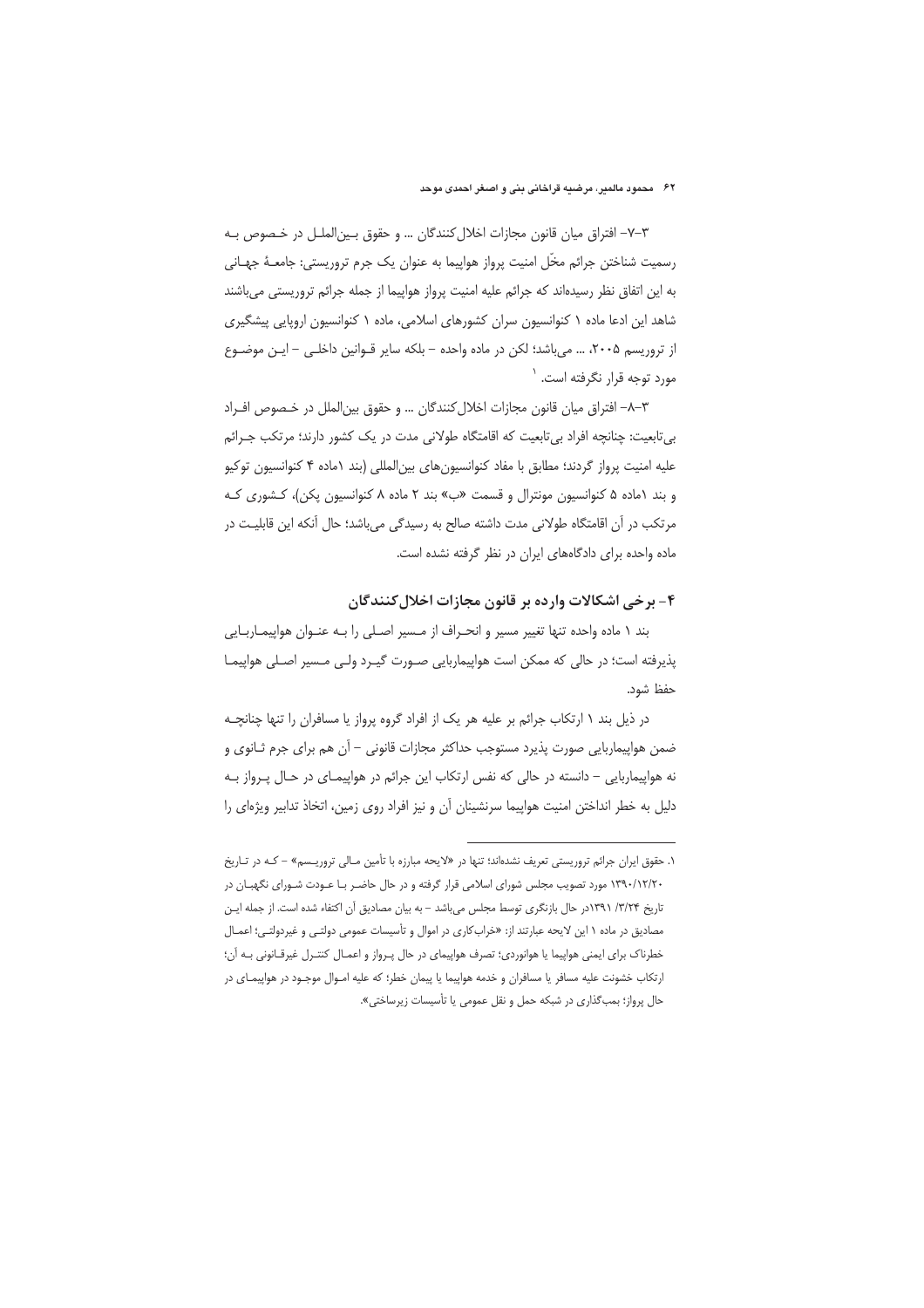#### اخلال در امنیت پرواز هواپیما از منظر حقوق داخلی و بینالملل "۶۳

می طلبد؛ چرا که تعیین حداکثر مجـازات در شـرایط عـادی نیـز بـرای مـتهم از سـوی دادگـاه امکانپذیر است. به عبارت دیگر چنانچه مرتکب علاوه بر جرم هواپیماربایی جـرم دیگـری نیـز علیه گروه پرواز یا مسافران انجام دهد قانونگذار با توجه به سیستم جمـع مجـازاتهـا در زمـان تعدد مادی از جرائم مختلف علاوه بر مجازات جرم هواپیماربایی برای مرتکب حـداکثر مجـازات جرم ثانوی را در نظر گرفته است<sup>\</sup> که به نظر م<sub>ع</sub>رسد چنانچه در این قسمت، همچون صدر بنـد ۱ حداکثر مجازات هواپیماربایی را مقرر مینمود، منطقیتر بود.

در بند ۲ ماده واحده «زمان شروع جرم هواپیماربایی مشخص نشده است و در حـالی کـه این موضوع به صراحت در کنوانسیونهای بین|لمللی مطـرح شـده زمـان روشـن شـدن موتـور هواپیما یا بستن آخرین درب را زمان آغاز جرم اعلام کردند. به نظـر مـیرسـد بهتـر اسـت واژه هواپیماربایی بدین نحو اصلاح شود: «در اختیار گرفتن اداره هواپیمای کشوری در حال پـرواز بـا داشتن قصد ربایش و با توسل به هر شیوه و وسیلهای توسط فرد یا افرادی از داخل یـا خـارج از هواییما» و در ادامه نیز هواپیمای در حال پرواز تعریف گردد.

در انتهای بند ۳ اعلام شده است: «مگر آنکه عمل مرتکب منجر به عمل مجرمانه دیگری گردد که در آن صورت مرتکب به مجازات هر یک از جرائم که مجازات آنهـا شـدیدتـر اسـت محکوم می گردد». این جمله ابهام دارد و مـشخص نیـست منظـور قانونگـذار از عبـارت عمـل مرتکب منجر به عمل مجرمانه دیگری گردد چیست؟ اگر عمل مرتکب منجر به ارتکاب دو جرم جداگانه گردد چنانچه جرم از یک نوع نباشد بنا بر سیستم جمع مجازاتها مجازات هـر دو جـرم اعمال می گردد و اگر جرائم ارتکابی از یک نوع باشند یک مجازات برای مرتکب در نظر گرفتـه شده و این تعدد می تواند منجر به تشدید مجازات گردد<sup>۲</sup> و چنانچه نظر قانونگذار بر بیان سیست<u>م</u> اعمال اشد مجازات در زمان تعدد معنوى جرائم است، بهتر بود اين جمله ذكر گردد: «مگر اينكه عمل مرتکب بر عنوان مجرمانه دیگری نیز منطبق گردد که در آن صـورت … »، در نهایـت بـه نظر می رسد نیازی به ذکر این مطالب در ذیل این بند وجود ندارد؛ چرا که طبق مباحث عمـومی

١. ماده ۴۷ قانون مجازات اسلامي مصوب ١٣٧٠: «در مورد تعدد جرم هر گاه جرائم ارتكابي مختلف باشد بايد براي هر یک از جرائم مجازات جداگانهای تعیین شود و اگر مختلف نباشد فقط یک مجازات تعیین می *گ*ردد و در ایـن قسمت تعدد جرم می تواند از علل مشددهٔ کیفر باشد و اگر مجموع جرائم ارتکابی در قـانون عنـوان جـرم خاصـی داشته باشد مرتكب به مجازات مقرر در قانون محكوم مى گردد».

۲. ماده ۴۶ قانون مجازات اسلامی مصوب ۱۳۷۰: «در جرائم قابل تعزیر هر گاه فعل واحد دارای عناوین متعدد جرم باشد مجازات جرمی داده می شود که مجازات آن اشد است».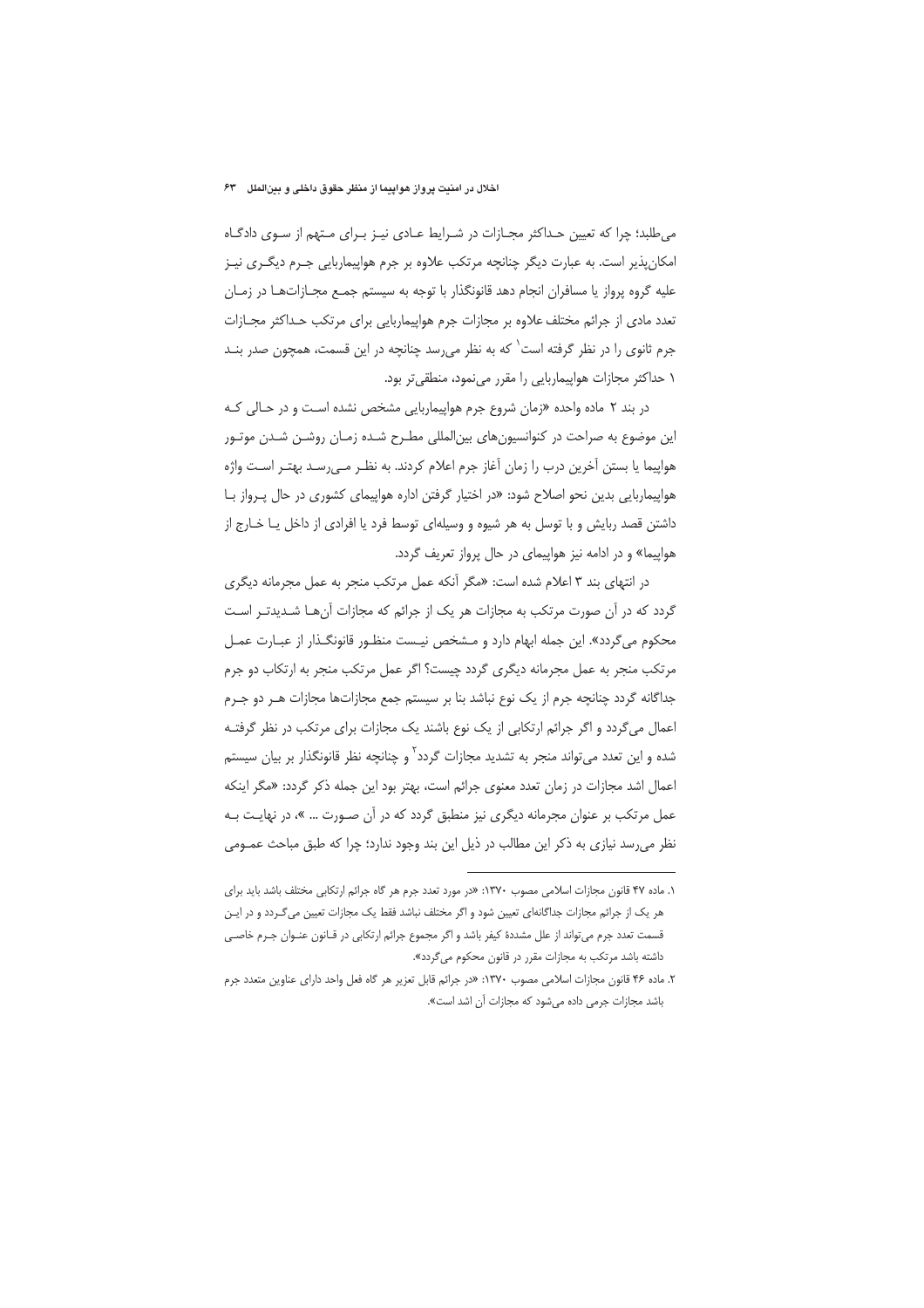حقوق جزا قابل اعمال است. گذشته از این در خصوص سایر جرائم نیز همین شرایط حاکم است و اینکه قانونگذار بر روی این بند تأکید کرده؛ قابل تأمل است.

عدم رعایت تناسب میان جرم و مجازات در مفاد این قانون مشاهده میگردد؛ خـصوصا در بند ۴ که در آن مجازات کارکنان فرودگاهها و مؤسساتی که به نحوی در امر پرواز دخیل هستند بیان شده است. چرا که اگر این افراد به تنهای مرتکب جرائم مندرج در این قانون گردنـد نظیـر دیگر افراد مجازات خواهند شد و شغل مرتکب در تعیین میزان مجازات او نقشی ندارد حال آنکه چنانچه همین فرد به عنوان معاون، مرتکب این جرائم گردد طبق قانون باید به حداکثر مجازات تعيين شده براي فاعل أن محكوم گردد.

تعداد زیادی از اصطلاحات به کار رفته شده در این قانون تخصصی میباشند و لذا نیاز بـه اظهارنظر مرجع معتبر و مورد وثوق قانونگذار مىباشد و لذا قانونگذار در بند ۷ از اين قانون مرجع اظهارنظر در امور فنی مربوط به این قانون را «هواپیمایی کل کشوری» اعلام کرده است که در حال حاضر موجودیت خارجی ندارد و بهتر است با اصلاح قانون،«سازمان هواپیمـایی کـشوری» جايگزين آن گردد.

## نتيجەگيرى

با توجه به بررسیهای صورت گرفته از مقایسه میان «قانون مجـازات اخـلال کننـدگان در امنیت پرواز هواپیما و خرابکاری در وسایل و تأسیـسات هواپیمـایی» مـصوب ١٣۴٩ و حقـوق بينالملل در اين پژوهش مي توان گفت؛ ماده واحده بهرغم داشتن چندين نقطه قوت – از جملـه تصویب با الگوگیری از روند تصویب کنوانسیونهای بینالمللی – بـا خلاءهـا، ابهامـات و عـدم تطابق جرم و مجازات روبرو میباشد. به بیان بهتر با توجـه بـه گـسترش صـنعت هواپیمـایی و استفاده بیشتر از آن در سال های اخیر عناوین مجرمانه مطروحه در این قانون هماهنگ با زمـان حاضر نبوده و بسیاری از اعمال مخل امنیت پرواز هواپیما را تحت پوشش قرار نمیدهد؛ از سوی دیگر تدوین قوانین پراکنده و یا اختصاص موادی از یک قانون به این گونه اعمال، انسجام لازم را در این رشته از میان برداشته و سبب بروز برخی نا هماهنگیها شده است از جملـه اینکـه در ماده ۶۸۷ قانون مجازات اسلامی برای تخریب یـک تـابلو راهنمـایی و راننـدگی نـصب شـده، مجازات مشابه تحریق هواپیمای کشوری در نظر گرفته شده است. علاوه بر این، مجازاتهای تصریح شده در ماده واحده مبتنی بر قواعد و میزان تعیین مجازات در زمان تصویب آن میباشـد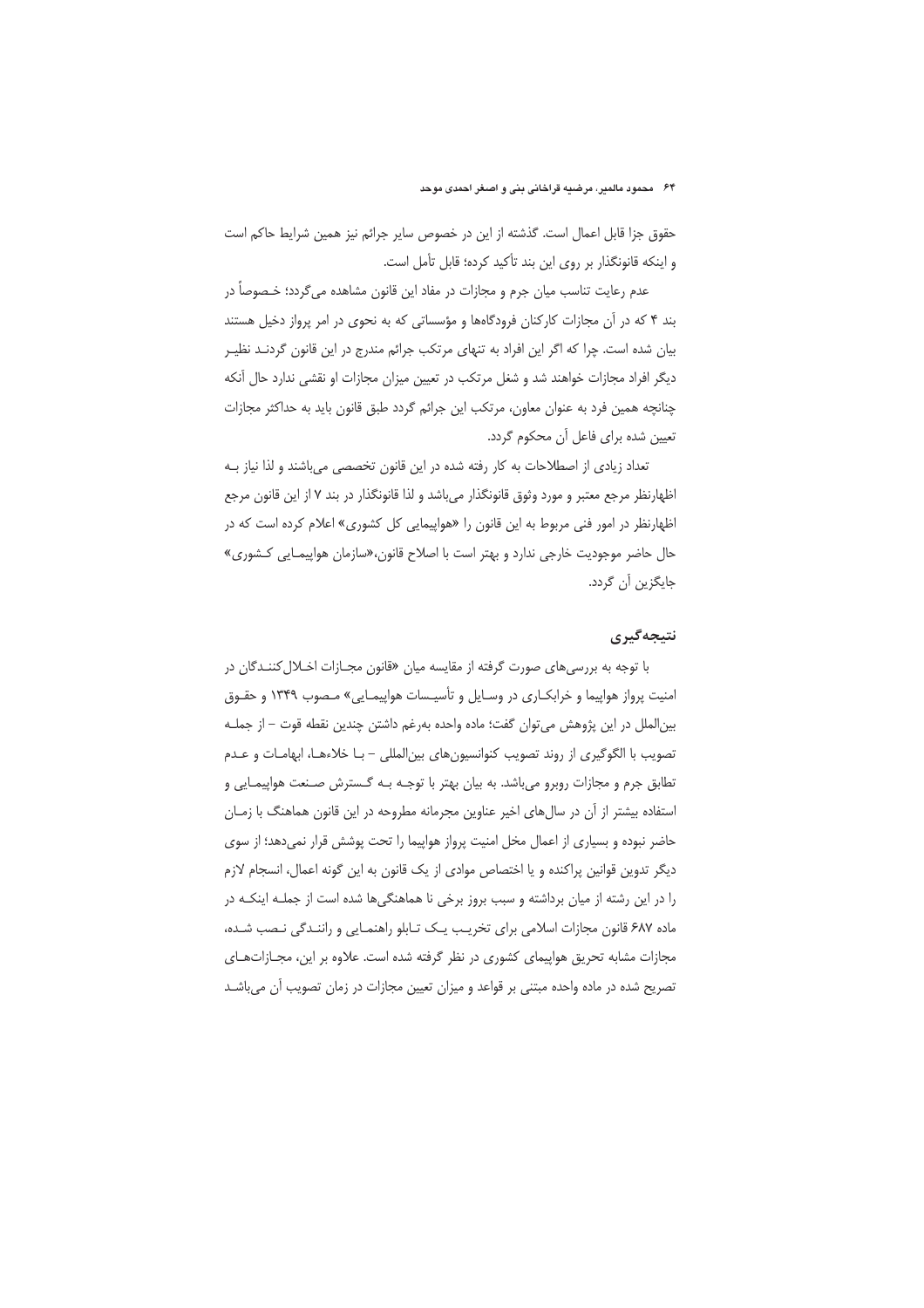#### اخلال در امنیت پرواز هواپیما از منظر حقوق داخلی و بینالملل ه۶۵

که در حال حاضر تناسبی میان این جرائم و مجازاتها وجود ندارد؛ ثانیاً، در انطبــاق بــا مقــررات اسلام از لحاظ قضایی و اجرایی در تعارض و تناقض است؛ به ویژه آنکه در صورت ارتکاب ایـن جرائم با عمد خاص «قصد برانـدازي حكومـت اســلامي و اخــلال در امنيـت كــشور» مجــازات «محارب» و «افساد في الارض» حاكم بر موضوع خواهد بود كه تنها در خصوص جرائم منـدرج در مواد ۶۷۵ و ۶۸۷ قانون مجازات اسلامی به آن تصریح شده است. عدم جرمانگـاری و تعیـین مجازات برای اعمال مسافران اخلالگر به صورت مجزا در خصوص جرائم ارتکابی در هواپیما یـا علیه امنیت پرواز هواپیما از دیگر نواقصی است که در حقوق داخلی خاصه ماده واحده بـه چـشم می خورد؛ البته قانونگذار در ماده ۲۳ قانون هواپیمایی کشوری به صـورت مطلـق ایـن اعمـال را جرمانگاری نموده است لکن با توجه به گسترش مصادیق این اعمال در زمـان حاضـر مجـازات تعیین شده برای تمامی این مصادیق مناسب به نظر نمی رسد. در نهایت اصـلاح مـاده واحـده و تجمیع قوانین داخلی به روز رسانی آنان، هم از نظر عناوین مجرمانه و هم در خـصوص رعایـت تناسب میان جـرم و مجـازات؛ در راسـتای عمـل بـه تکـالیف بـین|لمللـی کـه بـا پیوسـتن بـه کنوانسیون های عدیده برای ایران ایجاد شده است – از جمله جرمانگاری و تعیین مجازات شدید برای جرائم مندرج در آنها – به همراه ایجاد رشته حقوق هوایی در مقـاطع کارشناسـی ارشـد و دکتری می تواند افق روشنی را برای حقوق هوایی در ایران ترسیم نماید.

# منابع

#### الف- مقالات

- ۱. جباری، منـصور؛ «مفهوم حادثه در حمل و نقل هوایی، مدرس علوم انسانی پژوهشهای حقوق تطبيقي»، ١٣٨٩، شماره ٢.
- ۲. گلرو، علی اکبر؛ زرنشان، شـهرام؛ «تأملی برتحولات حقوق امنیت هوانـوردی درچهـارچوب ایکائو پس از حوادث یازدهم سپتامبر ۲۰۰۱»، فصلنامه حقوق، ۱۳۸۹، شماره ۲.

#### ب- قوانين داخلي و اسناد بين المللي

- ٣. قانون جرائم رايانهاي مصوب ١٣٨٣.
- ۴. قانون مجازات اخلال كنندگان در امنيت پرواز هواپيما و خرابكاري در وسـايل و تأسيـسات هـوايي، مصوب ١٣٤٩.
	- قانون مجازات اخلالگران در صنایع مصوب ۱۳۵۳.  $\Delta$ 
		- ۶. قانون مجازات اسلامی، مصوب ۱۳۷۵.